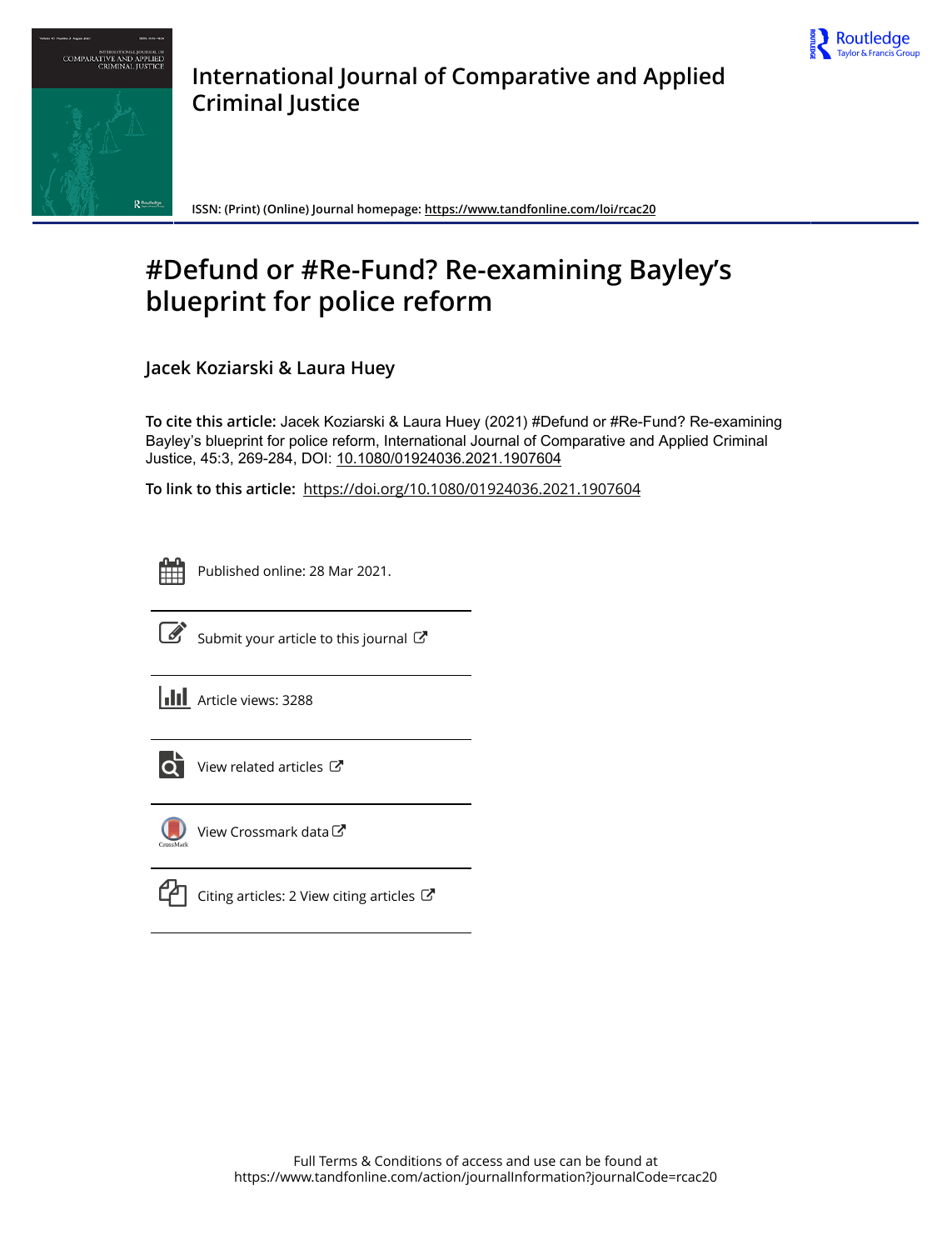

Check for updates

# **ARTICLE**

# **#Defund or #Re-Fund? Re-examining Bayley's blueprint for police reform**

Jacek Koziarski and Laura Huey

Department of Sociology, University of Western Ontario, London, Canada

#### **ABSTRACT**

In light of the defund the police movement, it is imperative we consider what police reform could and potentially should look like. Some, for example, have called for a reduced police footprint in marginalised communities through reallocating police funding towards preventative services for a myriad of social issues. However, drawing on David Bayley's *Police for the Future*, we show that a dilemma arises with respect to police involvement in these issues: the police cannot be solely relied upon to address all social issues, but they cannot be fully absolved of the responsibility either. As such, further drawing on Bayley's thoughts for police reform, we instead argue for the adoption of evidence-based policing as a more fruitful driver of meaningful, long-term police reform as it not only enables the police to identify practices that are effective or even harmful, but it also can be used as means for police accountability.

#### **ARTICLE HISTORY**

Received 5 March 2021 Accepted 13 March 2021

#### **KEYWORDS**

Policing; reform; defund the police; evidence-based policing; David Bayley

### **Introduction**

<span id="page-1-0"></span>In light of global calls for systemic change in policing – most notably in the form of the defund the police movement arising from the death of George Floyd in Minneapolis, Minnesota – it is imperative we consider what police reform could and potentially should look like. Certainly, perspectives on this issue are polarised. Some activists and scholars have called for outright abolition of the police (Vitale, [2017](#page-15-0); McDowell & Fernandez, [2018;](#page-14-0) Arrieta-Kenna, [2020;](#page-12-0) Illing, [2020](#page-13-0)). Others have settled on a more reform-oriented approach that would reduce the footprint of policing in marginalised communities through either reallocating police funding to more "upstream" social work or public health preventative approaches or integrating police more fully within public health models (Collier, [2017;](#page-12-1) Boynton, [2020](#page-12-2); Mukherjee, [2020\)](#page-14-1). Still another cluster of both academics and police practitioners believe the key to sustainable policing reform lies in increasing police creation and use of high-quality research to inform evidence-based policies and practices (Sherman, [1998\)](#page-15-1). This latter group of reformers see research as providing solutions to how best address the policing end of many complex social issues beyond simply increasing police effectiveness and efficiency.

<span id="page-1-3"></span><span id="page-1-2"></span>As many concede – including voices from within the defund the police movement – outright abolition is not a viable public policy position likely to win electorates. For this reason, in this paper we focus instead on the two reform-oriented positions outlined above in light of two key considerations: (1) what do we want the police to do?; and, (2) how do we want them to do it? To explore these questions, we situate our analysis within the work of David Bayley. In particular, we focus on the "Solutions" Bayley [\(1994](#page-12-3)) presents in *Police for the Future*, a stunningly prescient

<span id="page-1-1"></span>**CONTACT** Jacek Koziarski Øjkoziars@uwo.ca **Department of Sociology, University of Western Ontario Room 5211, Social** Science Centre, London, Ontario N6A 5C2 Canada

<sup>© 2021</sup> School of Criminal Justice, Michigan State University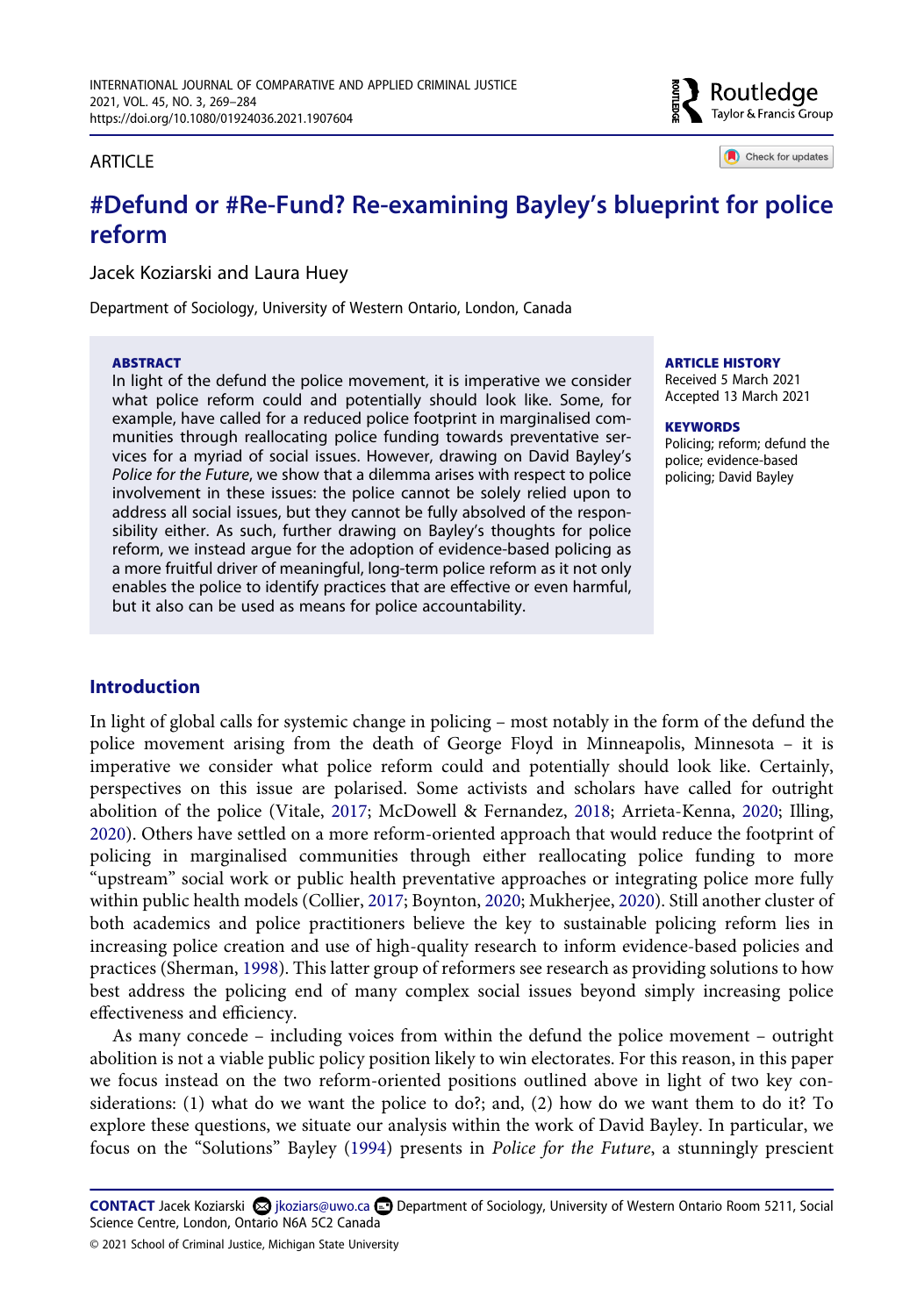critique of much of the reform talk currently in vogue. Arguing that we can learn much from Bayley, we unpack current reform discourses and their relative viability in creating policing reform. We also show how Bayley's "Blueprint for the Future" lays the groundwork for an evidence-based policing approach, which, in line with his own prescriptions for police reform, we contend has the best chances for generating meaningful long-term change within public policing.

### **Defund the police**

In the United States, the American public – and particularly communities of colour – have long endured a tremulous relationship with the police. Recently, these tensions reached a boiling point following the death of Mr. George Floyd in Minneapolis, Minnesota. On 25 May 2020, Floyd was accused of purchasing a pack of cigarettes with counterfeit currency by a convenience store clerk (Hill et al., [2020](#page-13-1)). The clerk confronted Floyd and then called 911, accusing Floyd of being intoxicated and not "in control of himself." The Minneapolis Police Department responded and placed Floyd under arrest. Upon transferring Mr. Floyd into the police vehicle, a struggle ensued (Hill et al., [2020](#page-13-1)). Mr. Floyd was removed from the back of the police vehicle and restrained facedown down on the street by three officers, one of whom pressed his knee into the back of Floyd's neck – a form of neck compression that has been banned and/or denounced by police leaders in numerous jurisdictions (Nasser, [2020](#page-14-2); Andrew, [2020a\)](#page-11-0). Despite Mr. Floyd communicating that he was unable to breath, the officer held his knee on Floyd's neck for approximately nine minutes (Donaghue, [2020;](#page-13-2) Hill et al., [2020](#page-13-1)). For three of those minutes, Mr. Floyd was unconscious (Donaghue, [2020\)](#page-13-2). Shortly afterwards, he was transported to hospital by ambulance where he was later pronounced dead.<sup>[1](#page-11-1)</sup>

<span id="page-2-7"></span><span id="page-2-6"></span><span id="page-2-5"></span><span id="page-2-4"></span><span id="page-2-3"></span><span id="page-2-0"></span>All four officers at the scene were fired from the Minneapolis Police Department the following day and criminally charged (Hill et al., [2020\)](#page-13-1). News of Floyd's death quickly spread around the country, and indeed the world. Many police leaders in the United States and elsewhere publicly denounced Floyd's death (Helsel, [2020](#page-13-3); Leon, [2020](#page-14-3)). In Canada, the Canadian Association of Chiefs of Police ([2020a](#page-12-4)) issued a statement acknowledging racism in Canada and decrying systemic racism. Similarly, the Ontario Association of Chiefs of Police ([2020\)](#page-14-4) acknowledged the presence of systemic racism within policing and emphasised a need to eradicate it. Such responses did little to stem protests, which emerged in many cities in Canada, the United States and across the globe. The general demand among protestors was a call for police reform aimed at reducing or eliminating the footprint of policing in marginalised communities. The framing of this demand was simple: defund the police. What "defunding" *precisely* entails, however, appears to differ depending on whom you ask (Boynton, [2020\)](#page-12-2). For some, defunding of the police refers to complete abolition of the policing institution (Vitale, [2017](#page-15-0); McDowell & Fernandez, [2018;](#page-14-0) Arrieta-Kenna, [2020;](#page-12-0) Illing, [2020](#page-13-0)). More specifically, this abolitionist camp of the defund movement believes that the police are rooted within white supremacist/colonialist ideals and thus the institution is beyond reform and must be replaced by other forms of public safety (Illing, [2020](#page-13-0)).

Others within the defund movement focus less on abolishment than on substantial reform. For instance, some argue that police departments – especially those with a documented history of chronic issues – should be disbanded and re-established. This model of reform is driven by recent events in Camden, New Jersey, where, in 2012, the Camden Police Department was disbanded due to rampant corruption (Andrew, [2020b](#page-11-2)). Shortly afterwards, in 2013, the Camden Police Department was re-established with a larger jurisdictional mandate as the Camden County Police Department and witnessed dramatic decreases in crime (Nix & Wolfe, [2020](#page-14-5); Andrew, [2020b](#page-11-2)). The belief among those advocating for this form of "defunding" is that Camden serves as a model that can be replicated elsewhere.

<span id="page-2-2"></span><span id="page-2-1"></span>Yet another perspective to emerge argues for significant divesting of policing and policing initiatives and a reallocation of public funds towards "upstream" social work or public health approaches (Collier, [2017](#page-12-1); Boynton, [2020](#page-12-2); Mukherjee, [2020;](#page-14-1) Andrew, [2020c\)](#page-11-3). Reformers who have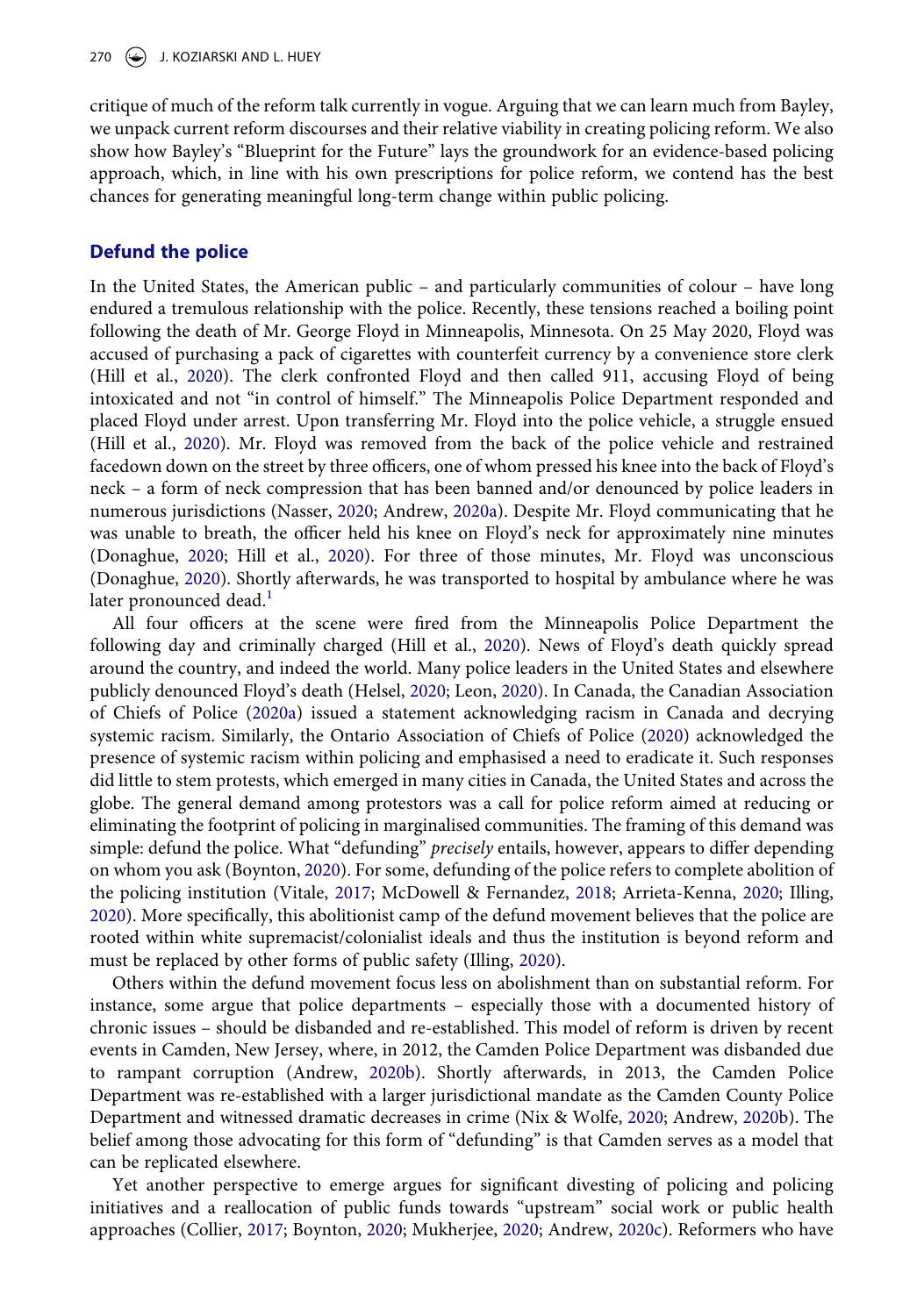adopted this position contend that by heavily investing in a wide array of preventative services, such as programmes for substance use disorder, community-based violence interruption, and affordable housing, would prevent the need for the police to respond to issues related to these, and other social issues further down the line (Boynton, [2020](#page-12-2); Mukherjee, [2020](#page-14-1); Andrew, [2020c](#page-11-3)). In other words, the police would be relieved of the responsibility for responding to a wide array of social issues, thus leaving them with the duties that are seen as central to the policing institution: law enforcement and peacekeeping.

<span id="page-3-6"></span><span id="page-3-5"></span>One aspect of this debate that has not generated significant attention, and is clearly worth noting, is the fact that police – certainly in the Canadian context – have themselves long called for systemic changes that would either remove the police from these situations or drastically reduce their footprint. With respect to mental health calls, for example, the police have long argued that the mental health of the community should not be a police responsibility, particularly as they lack the skills and training that are found in other, more relevant professions (e.g., Wilson-Bates, [2008;](#page-16-0) Thompson, [2010](#page-15-2)). On another front, and in light of the on-going opioid crisis, the Canadian Association of Chiefs of Police ([2020b\)](#page-12-5) recently put out a statement calling on the Canadian government to decriminalise the personal use of illicit substances. The Chiefs' position is that substance use disorder should be treated as public health and not a criminal issue. As such, they call for the decreased involvement of the police and the criminal justice system by removing the threat of criminal sanctions, and replacing punishment with an emphasis on harm reduction and treatment (Canadian Association of Chiefs of Police, [2020b](#page-12-5)).

<span id="page-3-2"></span><span id="page-3-0"></span>It is also important to note that perspectives on the defund the police movement are certainly not as unambiguous as presented here. Some hold different operationalisations of what "defunding" should entail, whereas others may ascribe to a mixed bag of ideas found within the perspectives discussed above. What is undoubtedly clear, however, is that both the public and numerous of our criminological colleagues agree police reform is indeed required and long overdue (Nix & Wolfe, [2020](#page-14-5); Nagin et al., [2020](#page-14-6); Stoughton et al., [2020\)](#page-15-3). It is thus imperative that we further interrogate the idea of police reform in order to examine the viability of certain reform policies that have already been put forth, as well as to further understand what police reform could and, ideally, should look like.

#### **Bayley on police reform: What do we want police to do?**

<span id="page-3-4"></span>Prior to the 1990s, public policing was experiencing a rather different crisis. At this time, police practice in many jurisdictions – such as Australia, Canada, the United Kingdom, the United States, and New Zealand – was largely informed by what is often referred to as the "standard model" of policing (Sherman, [2013\)](#page-15-4). This approach was a "one-size-fits-all", reactive form of policing that placed a heavy emphasis on practices such as random patrols, rapid responses to calls for service, reactive investigations, and intensive enforcement (Skogan & Frydl, [2004;](#page-15-5) Weisburd & Eck, [2004;](#page-15-6) Sherman, [2013\)](#page-15-4). Widespread increases in crime rates throughout the 1970s and 1980s, however, led some – including David Bayley ([1994](#page-12-3)) in one of his seminal works, *Police for the Future* – to question the ability of the police to reduce and prevent crime. In light of this, Bayley discussed five possible *Options for Policing* that outlined their role in the prevention of crime, some of which are strikingly relevant to today's broader debates around defunding of the police.

<span id="page-3-3"></span><span id="page-3-1"></span>First, Bayley ([1994](#page-12-3), p. 124) suggests police can engage in *determined crime prevention –* "demonstrably effective action to reduce crime". Drawing on the work of Herman Goldstein [\(1990](#page-13-4)) and others, Bayley argues that police services engaged in determined crime prevention need to: (1) assess trends and needs as they relate to crime and disorder; (2) diagnose causes for crime and disorder; (3) develop strategies to address identified problems; (4) mobilise the community; (5) innovate new approaches to crime prevention; (6) coordinate public and private crime prevention efforts; and (7) evaluate strategies to ensure they are achieving their intended objectives. While there is much to find appealing in this approach, Bayley (p. 126) noted the possibility of public concern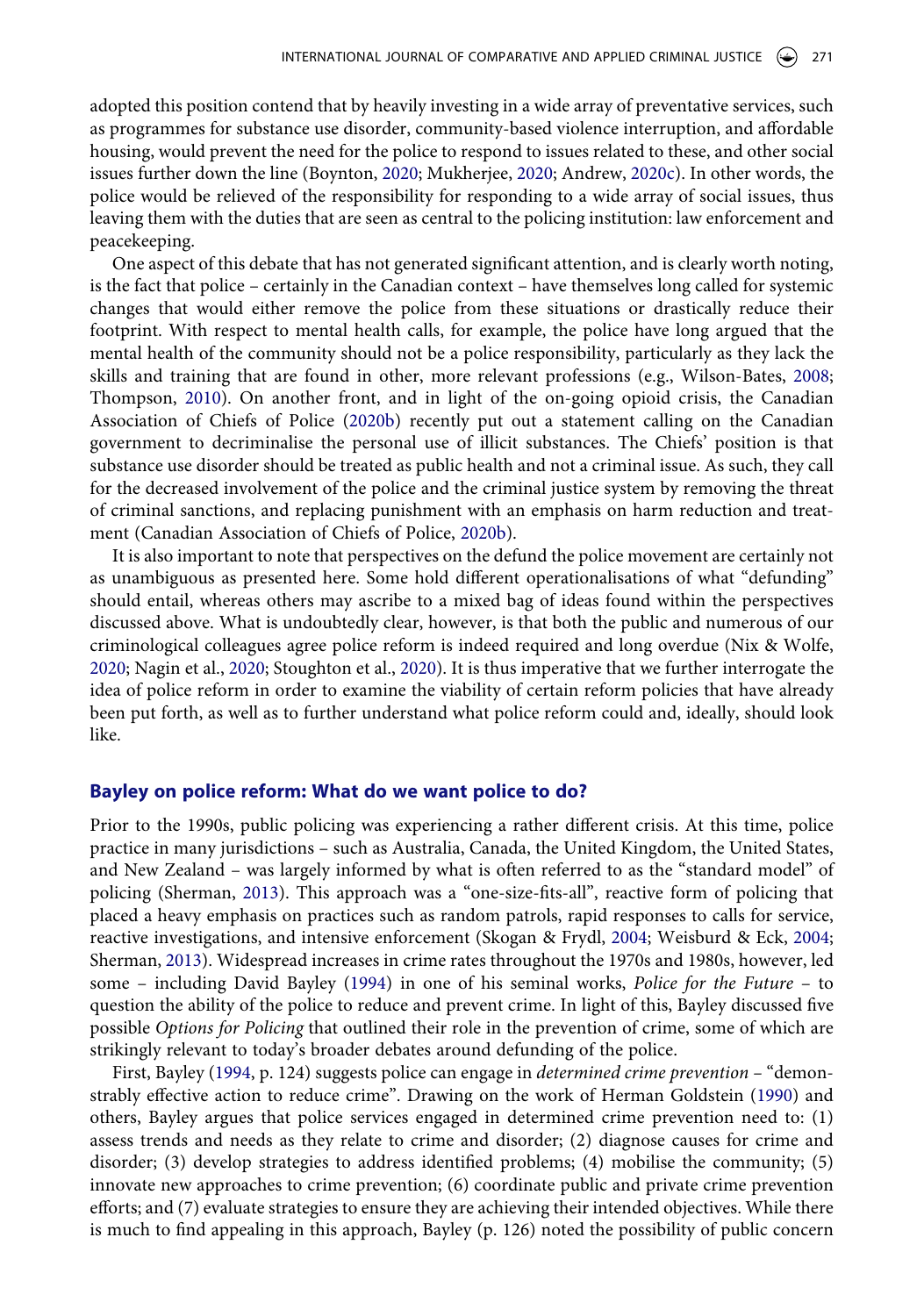over determined crime prevention, as successful efforts would require "the police to collect information about all aspects of community life, not simply about circumstances surrounding specific crimes."

Alternatively, Bayley ([1994\)](#page-12-3) suggests that the police could engage in *efficient law enforcement*. This approach "has the police give up, reduce, or civilianize activities that do not contribute to preventing crime" (Bayley, [1994](#page-12-3), p. 131). That said, Bayley ([1994](#page-12-3)) did not see this a feasible option because, among other reasons, the police would lose valuable intelligence about people, circumstances, and conditions from non-crime prevention-related activities. Instead, he suggests that efficiencies can be identified elsewhere in order to allow the police to have more time for crime prevention efforts, such as ending the practice of random motorised patrol.

<span id="page-4-3"></span>A third option is *stratified crime prevention*. This approach largely draws on communityoriented policing in that it "involves concentrating responsibility for crime prevention  $[...]$  on a particular stratum of police officers, namely, uniformed frontline personnel" (Bayley, [1994](#page-12-3), p. 138; Goldstein, [1987;](#page-13-5) Skogan, [2019\)](#page-15-7). Under this approach, frontline officers would forge strong ties with their local community, identify problems related to crime and disorder, and develop strategies to address said problems. Relative to other options, Bayley [\(1994](#page-12-3), p. 142) believes that "Genuine crime prevention is more likely to take place today as stratified crime prevention than in any other way."

Indeed, today's crisis of whether the police should be involved in addressing or responding to social issues is a significantly more complex and multifaceted issue than crime prevention alone. Even if we were to re-conceptualise determined crime prevention, efficient law enforcement, and stratified crime prevention as possible options for the police as it related to their role in social issues, it would likely not lead to meaningful reform that both criminologists and the public seek. Why? Because these options are either far too narrow in scope to satisfy the broad range of demands made by police reformers or, worse yet, they call for the police to increase their involvement in social issues. Bayley does, however, present two further options that are not only relevant in today's climate, but also highlight the dilemma we are currently enduring with respect to the role of the police in social issues: *dishonest law enforcement* and *honest law enforcement*.

<span id="page-4-2"></span>With respect to dishonest law enforcement, Bayley (p. 124) argues that because of the inability of the police to prevent crime, the pretence of police being "an adequate solution to the problem of crime" was dishonest. In other words, the public, policymakers, and even the police themselves understood that the police were the best and only solution to criminal activity, even though this was not the case given the rising crime rates at the time. Arguably, in today's climate, dishonest law enforcement is also the predominate mode of policing in many countries, wherein police are directly tasked with responding to social issues under the guise of crime fighting. This occurs when politicians and other policymakers situate the police as the "solution" to mental health, substance use disorder, or homelessness through demands for public order "crackdowns", quality of life by-law enforcement, and/or various forms of targeted initiatives that disproportionately affect marginalised communities (e.g., Comack et al., [2015;](#page-12-6) Fagan & Davies, 2000; White & Fradella, [2016](#page-15-8)), while studiously ignoring or underfunding social, health and other equally or more costly avenues to responding to the underlying factors that contribute to disorder and crime. The failed War on Drugs is perhaps one of the foremost examples of this within recent decades. Through this policy, drugs and substance use disorder were sought to be explicitly eradicated through the threat of criminal punishment, thus making these issues – and substance use disorder in particular – largely a police responsibility (Benson et al., [1995;](#page-12-7) Lynch, [2012\)](#page-14-7). By consequence, many – particularly those within communities of colour – had chronic involvement with the police and criminal justice system and/or served multi-decade sentences for low-level narcotics possession and/or treatable substance use (Baum, [1997;](#page-12-8) Cooper, [2015](#page-12-9)).

<span id="page-4-1"></span><span id="page-4-0"></span>Alternatively, the police may also be situated as the solution to certain social issues indirectly, such as when it comes to the responsibility of addressing mental illness in the community. Deinstitutionalisation – a massive social re-engineering project aimed at reintegrating individuals living with mental illness back into society – is a classic example. Deinstitutionalisation was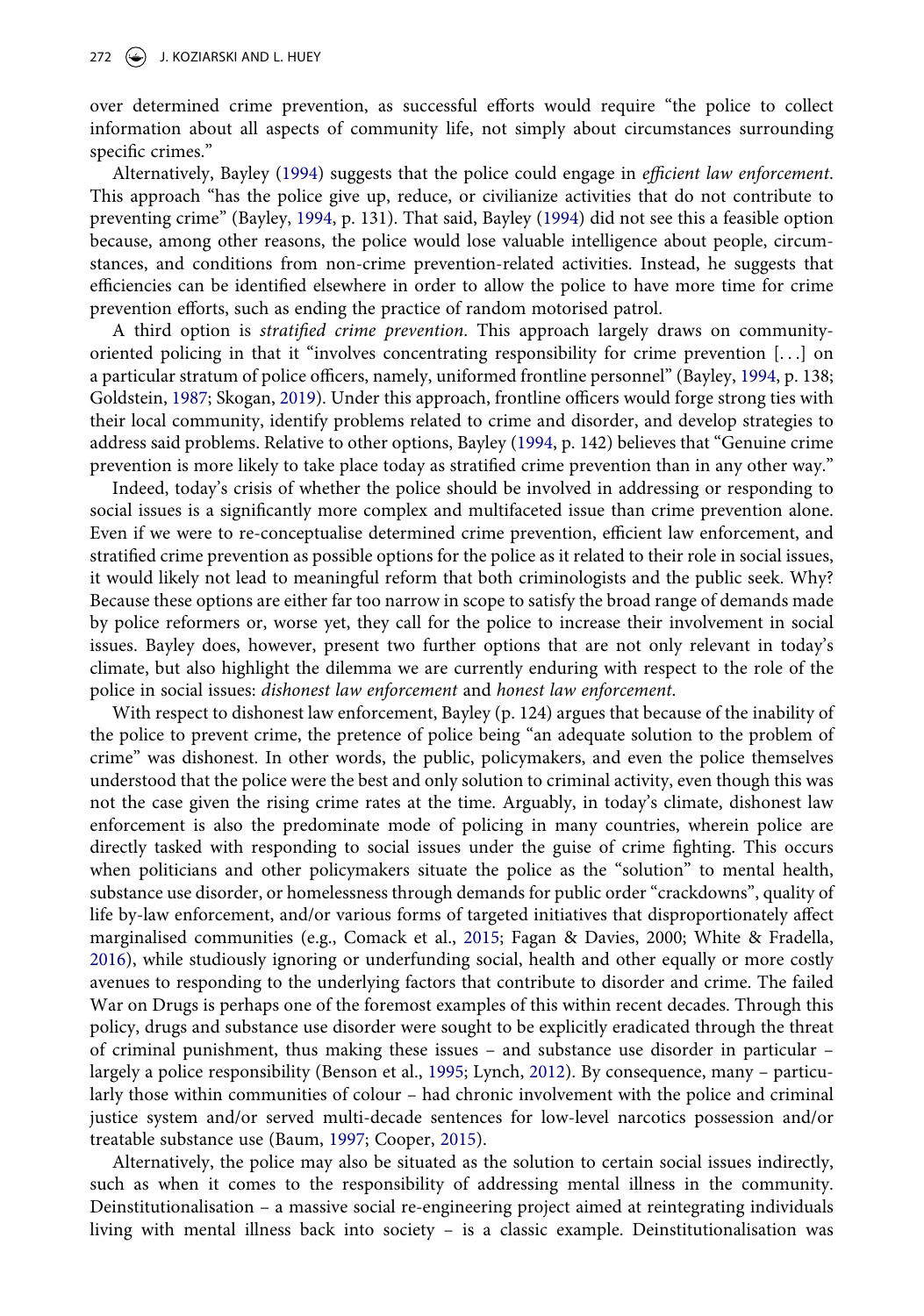<span id="page-5-9"></span><span id="page-5-4"></span>supposed to entail three central components: the release of institutionalised individuals living with mental illness, diversion to alternative non-institutionalised facilities, and the development of community-based services and programmes (Lamb & Bachrach, [2001\)](#page-13-6). Unfortunately, government failures in developing the latter two components left many living in the community with untreated mental illness and/or lack of access to mental health care, ultimately leaving the police responsible for addressing and responding to mental health issues in the community (Wilson-Bates, [2008;](#page-16-0) Cotton & Coleman, [2010;](#page-13-7) Thompson, [2010\)](#page-15-2). Although most calls for police service involving persons with mental illness end informally and without incident (Brink et al., [2011;](#page-12-10) Charette et al., [2011;](#page-12-11) Watson & Wood, [2017\)](#page-15-9), the reliance on the police in these situations has contributed to the criminalisation of mental illness and other consequences (Teplin & Pruett, [1992](#page-15-10); Iacobucci, [2014](#page-13-8); Boyce et al., [2015](#page-12-12)). This phenomenon is especially problematic in jurisdictions where the criminal justice system is understood as being the only source of mental health care (Lamb & Weinberger, [1998](#page-13-9)).

<span id="page-5-8"></span><span id="page-5-7"></span><span id="page-5-2"></span><span id="page-5-1"></span><span id="page-5-0"></span>To be clear: the police are not intrinsically understood as the "solution" to mental health and other social issues. Rather, it is the sweeping nature of the police mandate – which typically includes crime prevention, preserving the peace, crime response, victim assistance – that leaves them vulnerable to becoming the "catch all" for all manner of social ills (Standing Committee on Public Safety and National Security, [2014](#page-15-11)). By way of contrast, fire and ambulance may respond to a myriad of calls for service to assist, but their mandate is clearer: responding to fires and medical emergencies. The fluid nature of a concept such as "preserving the peace" means the police, on the other hand, are expected to respond to everything else. Simply put, politicians, policymakers, and the public have grown to expect the police be the "jack of all trades," but surely are the "master of none." The inability or unwillingness of law enforcement leaders to acknowledge system limits or to push back on public demands for service that reasonably exceed their mandate, has led not only to "mission creep", but to the ever-escalating police budgets that defund reformers decry (Griffiths, [2014](#page-13-10); Ruddell & Jones, [2014](#page-14-8); Standing Committee on Public Safety and National Security, [2014](#page-15-11)).

<span id="page-5-10"></span><span id="page-5-5"></span>Honest law enforcement, on the other hand, can be seen as an antidote to the problem of mission creep. Bayley ([1994](#page-12-3)) argues that an honest law enforcement approach would require police leaders to set narrower and stricter boundaries on the types of service calls that would initiate a police response. This would entail, he suggests, a focus on "authoritative intervention and symbolic justice, thereby explicitly making the prevention of crime someone else's responsibility" (Bayley, [1994,](#page-12-3) p. 144). In today's climate, this position is similar to what some in the defund the police movement argue for: have the police focus on crime prevention and peacekeeping, agree that they should not hold the responsibility for addressing the myriad of social problems that they have been tasked with over the preceding decades, and thus transfer this responsibility to other social actors (Boynton, [2020](#page-12-2)). This transfer of responsibility would also involve significant divestment from the police in order to fund upstream, preventative services and programmes that are seen as being better suited for addressing social issues as well as factors that contribute to crime (Andrew, [2020c](#page-11-3)).

Certainly, mental health services and drug treatment programmes already exist, as do other upstream, preventative interventions for a wide array of other social issues. However, as alluded to above, these efforts often suffer policy-related shortfalls, thus tasking the police with the responsibility of responding to these issues in the community once individuals have fallen through the cracks. Those in the defund movement see large and growing police budgets as a possible source for funding these programmes and services (Boynton, [2020;](#page-12-2) Ho, [2020](#page-13-11)). There are, however, significant and important caveats to consider here.

<span id="page-5-6"></span><span id="page-5-3"></span>First, some within the defund movement are calling for *immediate* and *significant* divestment from the police which would see existing police budgets slashed by upwards of 50% overnight (Boynton, [2020;](#page-12-2) Andrew, [2020c\)](#page-11-3). Hastily defunding the police, we believe – and as some have already argued – can lead to detrimental consequences (Nix & Wolfe, [2020\)](#page-14-5). For instance, as the bulk of police budgets – certainly within Canada – are comprised of wages (Conor et al., [2019](#page-12-13)), police services would need to immediately lay off a significant proportion of their officers and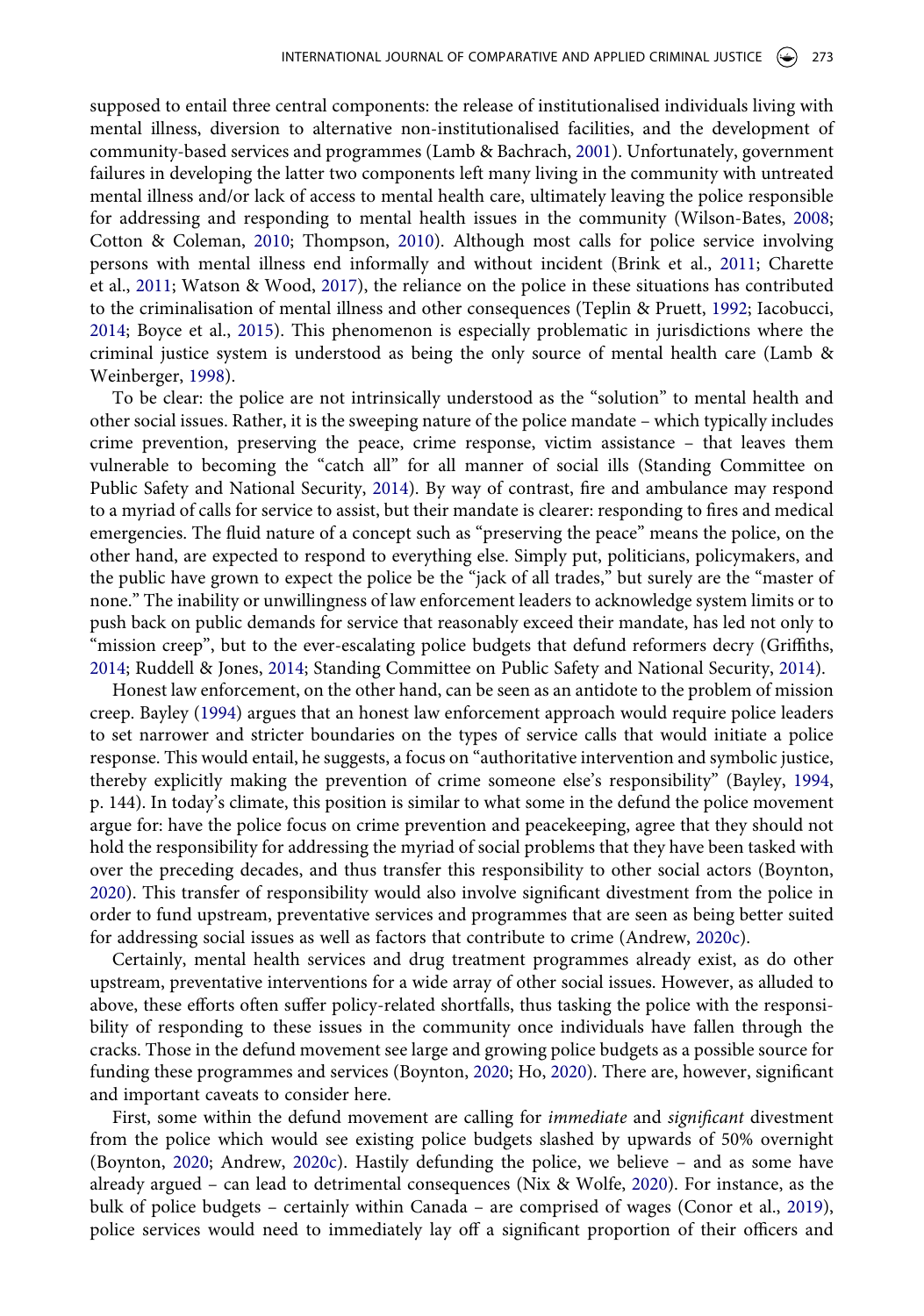<span id="page-6-5"></span>civilian staff, which in turn would only exacerbate on-going issues that the police face with lengthy call queues (London Police Association, [2020](#page-14-9)). Response times for the police would witness a drastic increase, and with certain call types being given a higher priority over others, one would reasonably expect to see police respond to calls days later, if at all. Further, on-going police efforts to curb violent crime in high crime areas would likely need to cease in order to respond to calls that are accumulating in the queue. Consequently, a lack of police in these communities – in addition to unprecedented levels of understaffing – would likely contribute to increases in violent crime (Mello, [2019](#page-14-10); Nix & Wolfe, [2020\)](#page-14-5). Such increases, we observe, have tended to disproportionately impact marginalised and disadvantaged communities (Krivo et al., [2009;](#page-13-12) Peterson & Krivo, [2010;](#page-14-11) Papachristos et al., [2018](#page-14-12)).

<span id="page-6-7"></span><span id="page-6-6"></span><span id="page-6-3"></span><span id="page-6-2"></span><span id="page-6-0"></span>Second, and as alluded to earlier, some of the existing programmes and services that are being put forth for increased investment may endure challenges as a result of inefficiencies elsewhere in the system, thus limiting their purported effectiveness. For instance, current income assistance programmes often provide only very limited funds to individuals, commonly out of an unsubstantiated fear that they will dispose of the money for purchases that may not necessarily be in their best interest or that government assistance will disincentivize individuals to seek employment (Banerjee et al., [2017;](#page-12-14) Zhao et al., [2020](#page-16-1)). These limited funds, especially for those experiencing homelessness, may force one to choose between necessities, such as paying for rent or groceries, thus only exacerbating the revolving door of insecurities for these and other necessities, and by consequence, requiring the continued use of social services and other programmes<sup>[2](#page-11-4)</sup> (Kenny, [2015](#page-13-13)). In other words, even if these programmes and services were to experience increased funding as a result of divesting in the police, limitations in other sectors of the system may prevent some individuals from breaking the cycle of continued reliance on these services, and as a result, may not actually reduce their likelihood of coming into contact with police as is intended by those in the defund the police movement. Further, the underlying assumption of such efforts remains untested – that is, that these services would work effectively to reduce social harms if only they were better funded. To the extent that many individuals who come to police attention are already receiving social, addiction, housing and/or health and mental health services would suggest that the matter of affecting change through upstream prevention and rehabilitation is a bit more complicated than shifting line items on municipal budgets.

<span id="page-6-1"></span>Third, even though greater investment in upstream, preventative services would theoretically relieve the police from the responsibility to respond to an array of social problems, it would not completely absolve them of the responsibility. Mental health diagnoses, for example, are a significant predictor for select missing persons cases (Ferguson & Huey, [2020](#page-13-14)). Given that missing persons are a police responsibility, the police would likely be placed in a position to come into contact with these individuals when found, and it would not be implausible to assume that a small proportion of these contacts may even occur within the context of a mental health crisis. The same yields true for other types of police-related issues. Mental illness, substance use disorder, and other social issues may be present at the scene of various calls where the police were originally called for other reasons, such as the commission of a crime, being witnesses to a crime, or even victims of a crime (see for example, Livingston et al., [2014\)](#page-14-13). Further, even if we had upstream, preventative programmes that were *extremely* effective, it is not feasible to expect or achieve 100% effectiveness from these efforts. As such, it is imperative that the police continue to be prepared for addressing the myriad of social issues with which they may be faced when dealing with a call ostensibly about a theft, a missing person, an assault and so on.

<span id="page-6-4"></span>Fourth and finally, as Bayley [\(1994\)](#page-12-3) himself noted, honest law enforcement is impractical. Among other reasons, he cites the difficulties involved in creating 24/7 non-police responses to prevent and respond to crime and disorder both preventatively and as they happen. More importantly, perhaps, he argues that many within public policing are aware of their shortcomings when it comes to addressing crime and, in some instances, have taken reform-oriented steps to improve police responses through working with other institutions and community partners. As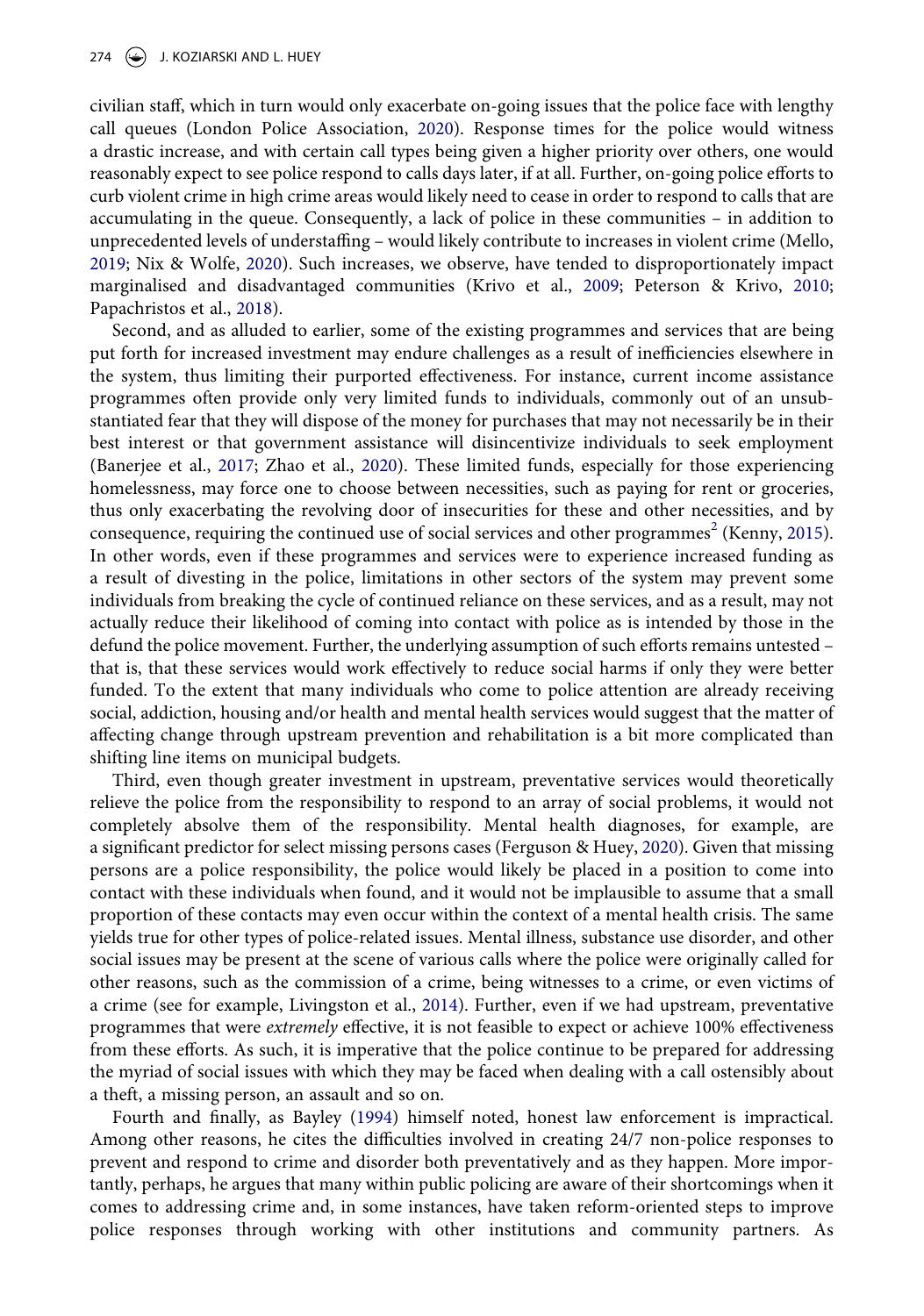<span id="page-7-3"></span><span id="page-7-0"></span>a contemporary example, we might point to the creation of crisis intervention and co-response teams, which have largely been police-led efforts to collaborate with the mental health system on diverting people with mental illness away from the criminal justice system and into service settings (Iacobucci, [2014;](#page-13-8) Shapiro et al., [2015](#page-15-12); Koziarski et al., [2021](#page-13-15)). Similarly, in the context of violence prevention, many police services have worked closely with community partners and social services to dissuade people from committing acts of violence, instead directing them into community-based initiatives that seek to act as turning points in the lives of these individuals (Braga et al., [2001;](#page-12-15) Kennedy, [2006;](#page-13-16) Braga & Weisburd, [2012](#page-12-16)). Police involvement in collaborative safety and security networks such as these not only presents possibilities for reform but allows us to re-think how we conceptualise what police should and could do. Perhaps, as some scholars might suggest, the appropriate role for police in many situations is not necessarily crime suppression, but to help mobilise information, support and resources to other nodes within these networks (Shearing & Wood, [2003](#page-15-13); Shearing & Johnston, [2010](#page-15-14)).

<span id="page-7-4"></span><span id="page-7-1"></span>Ultimately, we arrive at a similar dilemma to that facing Bayley ([1994\)](#page-12-3) upon examining the police mandate: the police cannot be solely relied upon to address all social issues, but the police cannot – and ideally should not – be fully absolved of the responsibility either. In his *Blueprint for the Future*, Bayley [\(1994\)](#page-12-3) outlines a three-tiered approach to crime prevention that he argues would improve the role of the police on this front. While today's calls for police reform are too multifaceted to be reduced to a similar tiered approach, there is one aspect of Bayley's blueprint that we, along with many of our colleagues, feel would have the most sustainable impact on police: highquality research to inform evidence-based policies and practices. Doing so would not only increase the effectiveness and efficiency of the police but would also provide solutions to how best to address the policing end of many complex social issues.

#### **Evidence-based policing: A blueprint for the future**

<span id="page-7-2"></span>Evidence-based policing (EBP) is an approach that has become synonymous with the work of Lawrence Sherman and, in particular, his path breaking article for the United States National Police Foundation, *Ideas in Policing: Evidence-Based Policing* (1998). In this article, Sherman [\(1998,](#page-15-1) p. 2) explicitly called for police practices to "be based on scientific evidence about what works best." What is less well known, perhaps, is that Sherman was neither alone, nor among the first to advocate for this position. Many, including David Bayley [\(1994](#page-12-3)), set the stage for what Sherman ultimately coined as "EBP" (see O. W Wilson, [1957;](#page-16-2) Kelling, [1978](#page-13-17); J. Q Wilson, [1980](#page-16-3); Goldstein, [1990](#page-13-4)). It was Bayley (p. 156), for example, who argued that "police forces must evaluate the performance of constituent units and personnel. They carry out the studies that demonstrate whether the strategies [...] are paying off." Further, he advocated a position with which many police reformers would agree today: that the results of rigorous evaluations should be treated as critical for determining police budgets and resourcing needs, as well as for ensuring police accountability. In what follows, we provide a brief overview of the EBP approach and pick up Bayley's reasoning to similarly advance the argument that meaningful and long-lasting police reform can best be achieved through the development and application of rigorous, independent research of "what works" and "what does not work" in policing.

<span id="page-7-5"></span>In practice, EBP is informed by the following core tenets: (1) scientific research plays a central role in developing effective and efficient policing programmes, policies, and strategies; (2) the produced research must not only meet or exceed rigorous methodological standards, but also be useful for police practice; and (3) the findings should be effortlessly implemented into practice and/ or policy (Telep & Lum, [2014;](#page-15-15) Sherman, [2015](#page-15-16)). This is all intended to replace experience, intuition, and craft-based thinking that is often used as the central – if not only – tool in contemporary police decision-making (Sherman, [1998](#page-15-1), [2013](#page-15-4)). These sources of knowledge are often considered anecdotal or unsubstantiated and thus may unwittingly support the implementation or continued use of police practices that may either be ineffective or harmful to the community. This is not to say,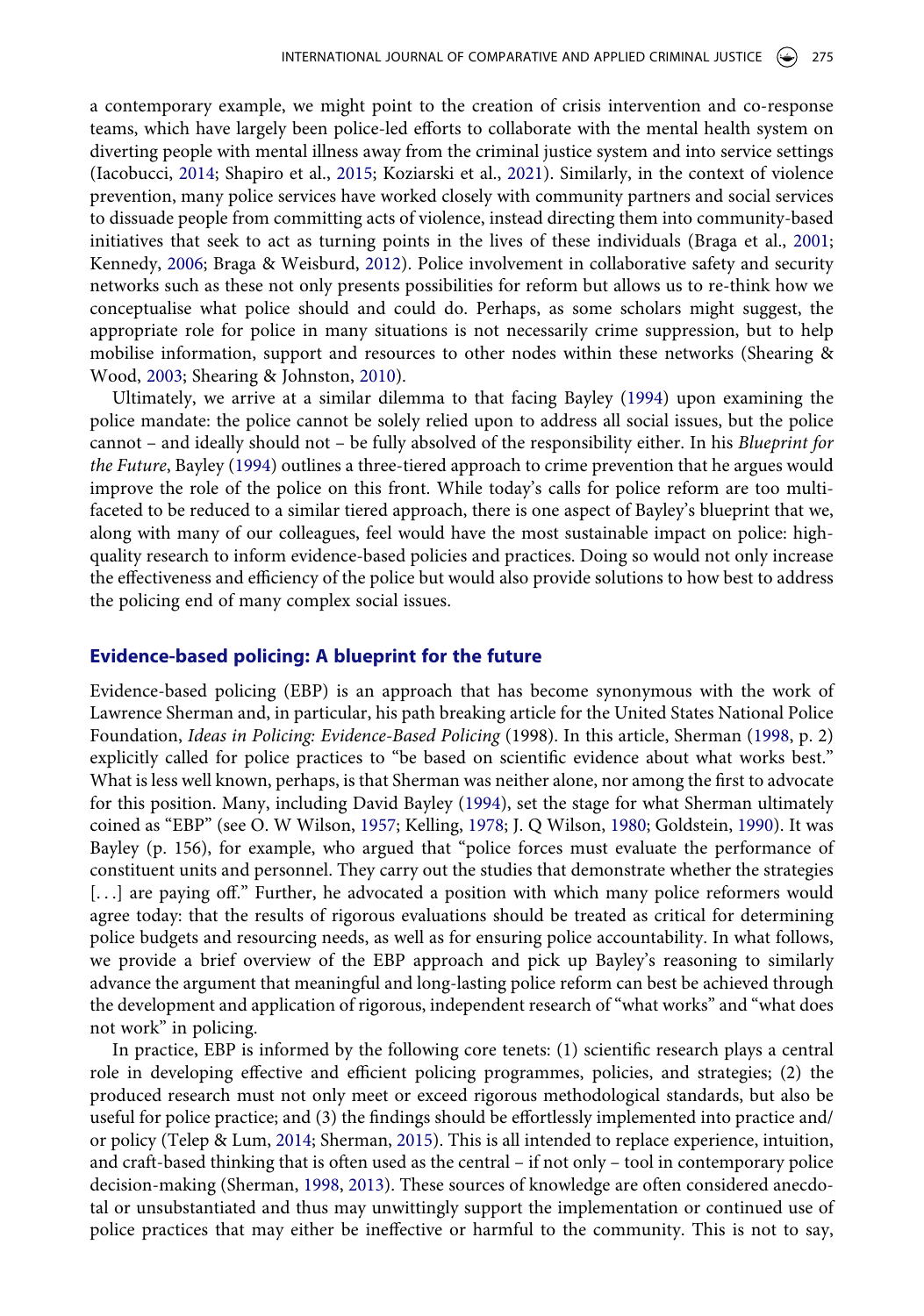however, that EBP endorses the outright omission of these knowledge sources from police practice, but rather that they be supported through high-quality scientific evidence that is systematically generated by hypothesis testing (Fleming & Rhodes, [2018](#page-13-18); Willis & Mastrofski, [2018](#page-16-4)).

<span id="page-8-3"></span>The systematic testing of hypotheses is to be executed through what Sherman [\(2013\)](#page-15-4) has conceived as the "Triple-T" strategy: *targeting, testing*, and *tracking. Targeting* refers to the identification of a high-priority problem onto which a strategy, programme, or policy is deployed. Said efforts should be *tested* through rigorous methods to ensure the desired outcome is achieved and *tracked* over time to ensure the desired outcome(s) continue(s). If the desired outcome(s) is/are not being achieved, the strategy, programme or policy should be adjusted, followed by the *re-testing* and *re-tracking* of the adjustments (Sherman, [2013\)](#page-15-4). This process ultimately leads us to an understanding of what does or does not "work" in policing, knowledge of which can also be transferred and/or adapted for use in other jurisdictions (Sherman, [1998](#page-15-1); Neyroud, [2015](#page-14-14)). The result of knowing what works in policing is that it encourages the police to discontinue strategies, policies, or practices that are deemed ineffective or harmful, thus leading to a more effective and efficient use of police budgets and resources, as well as the reduced potential of harm for members of the community (Sherman, [2013](#page-15-4); Huey & Ricciardelli, [2016;](#page-13-19) Mitchell & Lewis, [2017](#page-14-15)).

<span id="page-8-7"></span><span id="page-8-6"></span><span id="page-8-4"></span><span id="page-8-2"></span>Over the past two decades, acceptance of and demand for evidence-based practices in policing has grown in several countries around the globe, most notably in Australia, New Zealand, Canada, Spain, South Africa, the United Kingdom, and the United States (Mitchell, [2019](#page-14-16)). What makes this approach to policing both exciting as a tool for conducting actionable policing research and its potential for informing police reform is the emphasis on co-generation of research (Sherman, [2015](#page-15-16)). EBP does not simply encourage academics to instruct police organisations on how they should conduct their practice, but rather academics, policy-makers, *and* police practitioners work together to co-create, co-analyse, and co-mobilise research across information silos (Brodeur, [1999;](#page-12-17) Haggerty, [2004;](#page-13-20) Bradley & Nixon, [2009\)](#page-12-18). Situating the police as "co-owners" of research and the research process is not only viewed as a necessary step to generating productive research (Willis & Mastrofski, [2018\)](#page-16-4), it also increases individual and organisational receptivity towards using researchinformed and evidence-based policing practices (Telep & Lum, [2014\)](#page-15-15). In other words, EBP opens the door for the police to be self-critical of their current practices, why and how they have come to engage in certain practices, the true impacts of these practices, as well as how the practice of policing as a whole can move forward through a research-informed and evidence-based lens.

<span id="page-8-9"></span><span id="page-8-8"></span><span id="page-8-1"></span><span id="page-8-0"></span>To date there have been several policing practices that have posted positive evaluations. For instance, the current evidence base for practices such as hot spots policing, problem-oriented policing, as well as pulling-levers policing suggests these strategies can be relatively effective at preventing or responding to various forms of criminal activity (Braga et al., [2001](#page-12-15), [2019;](#page-12-19) Kennedy, [2006](#page-13-16); Braga & Weisburd, [2012;](#page-12-16) Weisburd et al., [2019](#page-15-17)). Such findings, we note, also somewhat temper some of Bayley's concerns over the effectiveness of police crime prevention activities. However, as Bayley further elaborates, developing such knowledge around what is effective in policing is not only important for the police themselves so they are aware as to whether or not they are achieving their intended objectives, but it can also be a crucial component to ensuring police accountability. More specifically, he argues the public

should be given enough information so that they know whether the police are performing well. Then they can ask the police to explain why they are not doing better. Accountability is best obtained through open processes of evaluation, not through directed policies. Embarrassment for being ineffective is a much better incentive for improving performance than inexpert opinions from the public and its political representatives (p. 155)

<span id="page-8-5"></span>Unfortunately, though, efforts to move EBP beyond crime prevention have not garnered the same levels of research and/or police attention (Telep, [2016](#page-15-18); Koziarski & Lee, [2020](#page-13-21)). This not only echoes Bayley's (p. 161) observations that "the evaluation of police performance is narrow and superficial," but also means that many, if not most, police practices, policies, and strategies – especially those as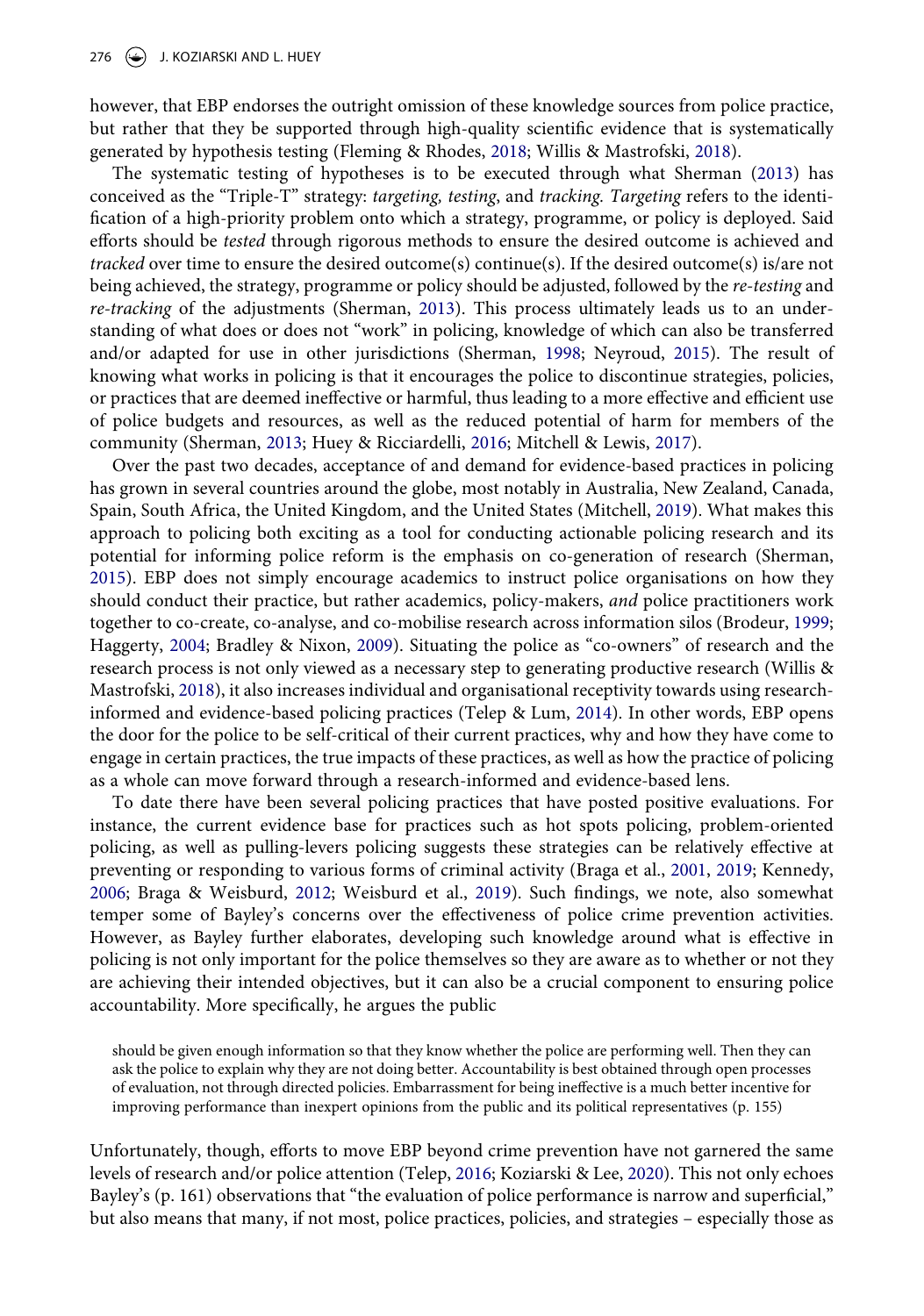they relate to police involvement in social issues – remain untested. As such, we are unaware of what works, what does not, and what could potentially be harmful.

<span id="page-9-6"></span>Although there are many examples of untested policing practices we could choose from, we have chosen to focus on one Canadian programme popularly adopted and touted within policing circles as an example. This is a collaborative programme variously known in Canada as "the Hub model" or "Situation Tables." Introduced in Canada some ten years ago, having been imported and adapted from the "partnership working" model found in Scotland, this is a network-based approach to responding to cases of individuals deemed to be of acutely elevated risk (AER; McFee & Taylor,  $2014$ ).<sup>3</sup> These cases can be brought to the table by any one of the participating agencies – police, social services, mental health, and education, among other institutions and groups – for discussion and action (Brown & Newberry, [2015](#page-12-20); Bhayani & Thompson, [2017\)](#page-12-21). In jurisdictions where Situation Tables have been established, the police have spearheaded efforts in order to bring them to fruition, often supported by provincial grants (Sanders & Langan, [2018](#page-15-19)). This, in part, has been described as an effort on behalf of the police to transfer some of their most chronic cases that involve a variety of social issues to other agencies that may be more equipped to address them (Lansdowne Consulting Group, [2016](#page-14-18)).

<span id="page-9-7"></span><span id="page-9-4"></span><span id="page-9-1"></span><span id="page-9-0"></span>For much of the last decade, proponents of Situation Tables have publicly extolled not only the ability of police to have means by which to re-direct cases of AER towards more suitable programmes and services, but also to achieve crime reductions and, as more than one proponent has been heard to claim, "save lives". In support of such efforts, they can point to a host of outputfocused evaluations that report great success (e.g., Ingersoll Nurse Practitioner-Led Clinic, [2014;](#page-13-22) Brown & Newberry, [2015](#page-12-20); Lamontagne, [2015;](#page-14-19) Lansdowne Consulting Group, [2016](#page-14-18)). The reality is, however, that to-date, there is not a single high-quality, independent, peer reviewed evaluation of Situation Tables to substantiate these claims (Corley & Teare, [2019](#page-12-22)). Nor have any of these studies demonstrated changes in clinical or other outcomes for participants. This is not only troubling given that there over 100 Situation Tables operating in Canada and elsewhere (Global Network for Community Safety, [2016](#page-13-23); Corley & Teare, [2019](#page-12-22)), but it also exemplifies the extremely limited role that research and empirical evidence has played within contemporary policing in Canada. We could also point to any number of programmes recently reviewed by independent evaluators and reviewers through the Canadian Society of Evidence-Based Policing's *Square 1* programme. Of the 23 current police programmes reviewed, which include bait vehicles, "Lock it or Lose it" campaigns, vulnerable persons registries, and critical incident stress debriefings, only eight have been evaluated in the Canadian context, and none have been evaluated using rigorous methods (Canadian Society of Evidence-Based Policing, [2020\)](#page-12-23).

<span id="page-9-5"></span><span id="page-9-3"></span><span id="page-9-2"></span>Aside from the obvious benefit of being able to identify existing police programmes which lack any empirical support, there are other potential benefits of an EBP-based or research-based approach. For one thing, EBP can also challenge hasty, showboat attempts at "reform" that in the end may undermine the goal of significant change. For instance, a common suggestion by policymakers and police leaders when difficult or tragic events involving persons of colour occur is to emphasise the need for officers to take implicit bias training (James, [2017](#page-13-24); Wang, [2020\)](#page-15-20). To illustrate: in response to the defund movement and protests in his state, Governor Phil Murphy of New Jersey recently signed legislation to require police officers in that state to take implicit bias training (State of New Jersey, [2020\)](#page-15-21). To some, this may seem like a step in the right direction; however, as most policing researchers are aware, claims made in support of implicit bias training – especially within the policing context – have little-to-no sound empirical basis. A recent study by Worden et al. ([2020\)](#page-16-5) with the New York Police Department, for example, found that while implicit bias training did marginally improve officers' knowledge and understanding of bias, prejudice, and discrimination, it ultimately had no impact on reducing racial and ethic disparities in enforcement actions.

<span id="page-9-9"></span><span id="page-9-8"></span>Another such example are body-worn cameras (BWC). This technology has frequently been touted as a solution to improve police conduct, accountability, and transparency, among other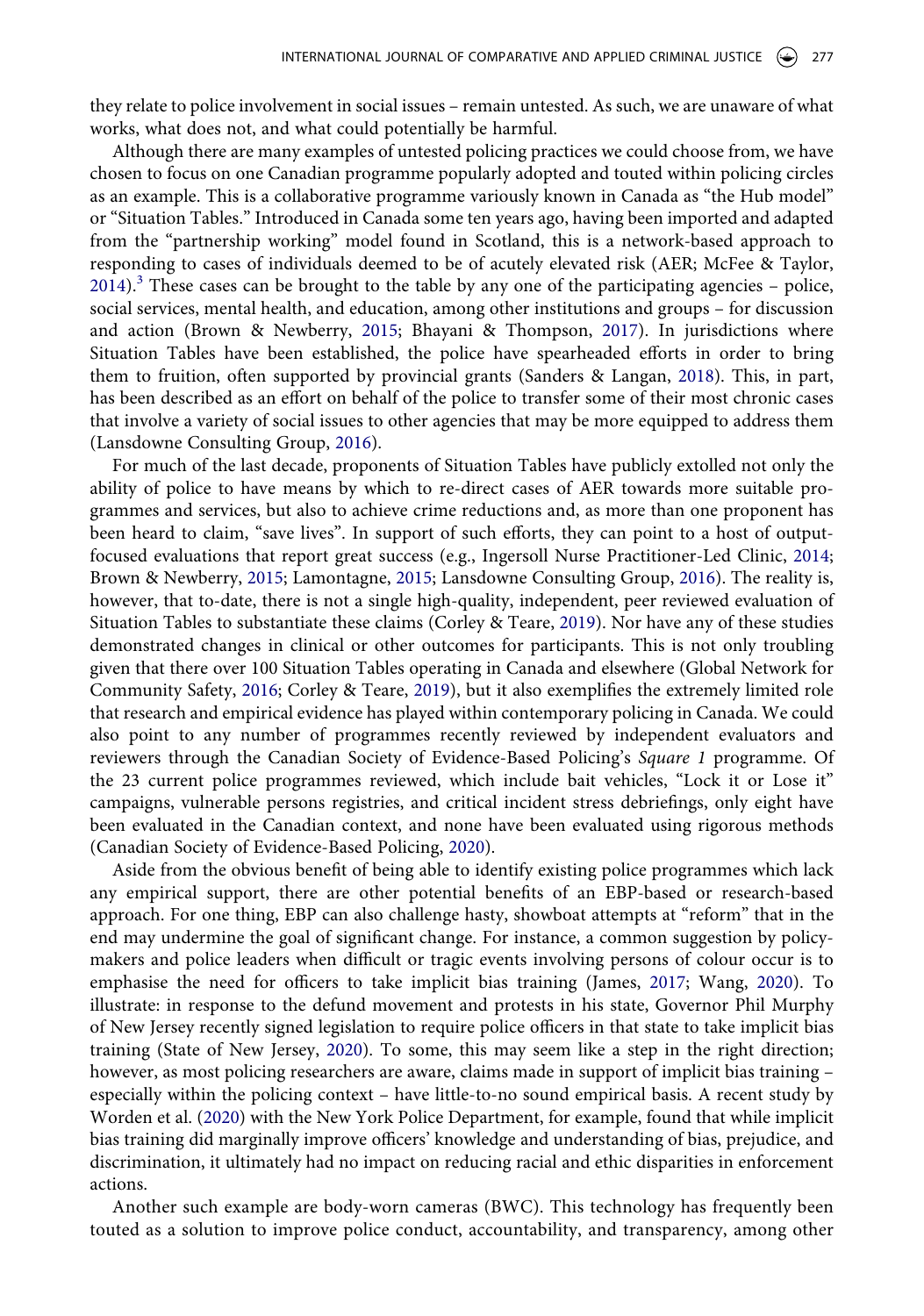<span id="page-10-6"></span><span id="page-10-3"></span><span id="page-10-2"></span><span id="page-10-0"></span>potential impacts (Braga et al., [2018;](#page-12-24) Malm, [2019](#page-14-20); Saulnier et al., [2020](#page-15-22); White & Malm, [2020](#page-15-23)). However, as Lum and colleagues ([2019;](#page-14-21) [2020](#page-14-22)) have recently summarised, BWCs do not have a clear or consistent effect across many officer or citizen-related measures. Yet, police services around the world have jumped at implementing the technology, especially in light of the recent defund the police movement. For example, the Toronto Police Service [\(2016\)](#page-15-24) conducted an internal two-year pilot project on BWCs that concluded with a recommendation to adopt the technology service-wide, but adoption seemingly stalled over concerns about cost, maintenance, and quality of the technology itself (Powell, [2016](#page-14-23); Gillis, [2018\)](#page-13-25). However, only four years later – and amid mounting public pressure to defund the police – did the Toronto Police Service at last announce adoption of the technology (Casey, [2020](#page-12-25)). Here again, creating an institutional culture in which research plays a stronger role in guiding practice and policy may help police make better informed decisions, assist in educating the public on making sound investments related to both policing and police reform, and enable the public to hold the police accountable if or when ineffectiveness is identified.

<span id="page-10-1"></span>Moreover, not only does EBP provide an avenue through which the public can hold the police accountable as it relates to effectiveness, but it can also hold the police accountable in their spending. In this light, Bayley (p. 152) argues that police budgets could instead "represent an aggregation of local needs, based on evaluations of local effectiveness." In doing so, the police would not only be forced to dispose of practices that are not substantiated by the evidence – what Mitchell and Lewis [\(2017](#page-14-15)) term a turn to more ethical policing – but would permit more efficient use and allocation of police budgets (see also Nix & Wolfe, [2020](#page-14-5)). Consequently, the police, public and policymakers could engage in more productive discussions around police budgets in order to determine if there are excess funds that could be reallocated elsewhere outside of policing, or if there is a need to refund the police in order to expand their ability to develop and engage in evidence-based practices.

<span id="page-10-5"></span><span id="page-10-4"></span>Finally, beyond holding the police organisation accountable both in terms of effectiveness and spending, EBP could also enhance the accountability of individual officers. Current accountability structures largely encourage and reward officers based on enforcement-related measures, such as the number of arrests made within a particular timeframe or the number of traffic tickets distributed to motorists (Maslov, [2015](#page-14-24); Schulenberg, [2016\)](#page-15-25). While these measures may certainly be important as they relate to crime and law enforcement, as we summarised above – and as is the focus of the defund the police movement – crime and law enforcement are not the only two items on the long list of roles that encompass the police mandate. Unfortunately, given that accountability structures currently only focus on these aspects, this may contribute to officers wanting to place a greater emphasis of their time towards duties and tasks that will enhance their individual productivity within these measures to the detriment of other issues. For instance, some studies show that police officers perceive interactions with people living with mental illness as a burden or "not real police work" (Iacobucci, [2014](#page-13-8); Schulenberg, [2016\)](#page-15-25). This, in turn, may lead some officers to conclude such interactions informally and without action, even though a diversion to a community-based mental health service may be appropriate (Schulenberg, [2016](#page-15-25)). However, broadening accountability structures to not only encompass a larger proportion of the police mandate, but also encourage EBP could lead to numerous fruitful benefits. Bayley (p. 148), for instance, suggests that officers could "be evaluated in terms of their knowledge of local needs and their ability to formulate plans that lead to a reduction of those needs," whereas more recently, Nagin et al. [\(2020\)](#page-14-6) argue that new accountability measures should encourage community trust and engaging in community-based problem-solving. The latter in particular would allow the police and the public to co-develop evidence-based, problem-oriented approaches to address concerns expressed by the community, which in turn has the potential to further build community trust as, for example, witnessed in Camden, New Jersey. We see the development and use of problem-oriented policing and other evidence-based practices as an essential measure to police accountability because it will only reinforce the need at an individual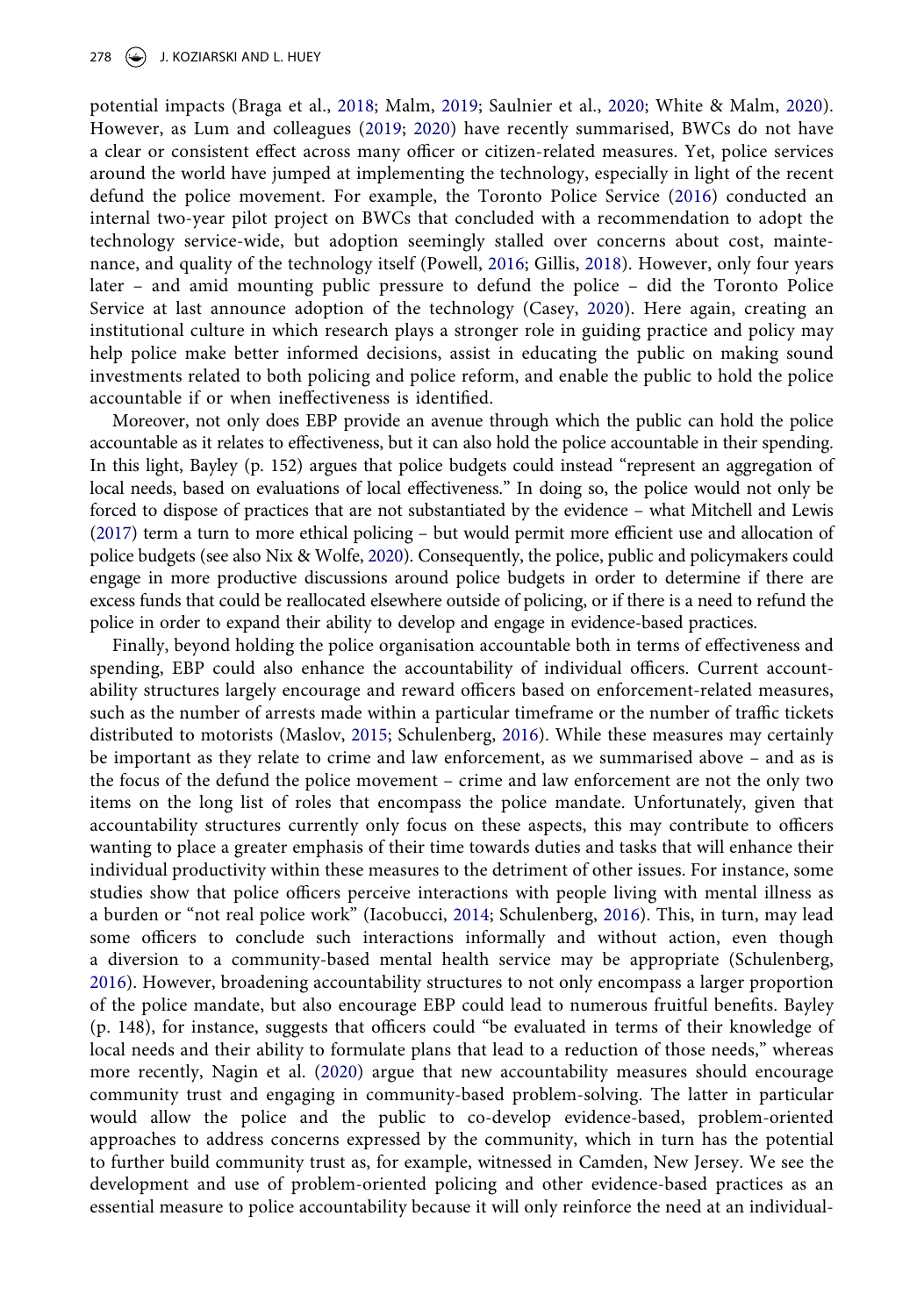level to think critically and proceed effectively when it comes to police involvement in both criminal and social issues.

## **Conclusion**

The institution of policing is at a crossroads. Public police can either continue on their current path and wait until the next police-involved tragedy sparks a new round of public uproar, or they can heed calls for meaningful, long-term reform efforts. Indeed, as we have described, perspectives on what police reform should look like are polarised, even within the same "defund the police" movement. Sectors of this movement call for the removal of the police from social issues through divestment in the police and greater investment in preventative social services; however, by drawing on Bayley's ([1994](#page-12-3)) *Police for the Future*, we show that a dilemma arises when it comes to police involvement in these issues: the police cannot be solely relied upon to address all social issues, but the police cannot – and ideally should not – be fully absolved of the responsibility either.

In light of this dilemma, drawing on Bayley – as well as the work of those who followed – we instead argue for the adoption of EBP as a more fruitful driver of meaningful, long-term reform efforts in policing. There is great reform potential with EBP in that it not only can be used as a means to identify police practices that are effective, ineffective, or even harmful, but such research can be used to hold the police accountable for ineffective efforts and to inform budgets and resourcing needs.

Unfortunately, however, with little knowledge about "what works" beyond a handful of crime prevention strategies, EBP remains in its infancy. We, therefore, call on our criminological colleagues around the world – particularly those within the policing field – to work closely with police organisations in your jurisdiction to embed evaluation and EBP into their operations. We also call on these same colleagues to engage in various forms of public criminology to disseminate the importance and reform potential of EBP to the public. In doing so, criminologists can provide the public with a clear, meaningful blueprint for police reform that they can then demand from their local politicians and policymakers, as opposed to demanding for other approaches to reform that either lack public consensus or are unlikely to come to fruition.

#### **Notes**

- <span id="page-11-1"></span>1. What precisely caused Floyd's death is currently disputed. One autopsy found that Floyd died as a result of asphyxiation, whereas a second autopsy found that Floyd died as a result of cardiac arrest. Both autopsies, however, ruled Floyd's death as a homicide (Donaghue, [2020](#page-13-2)).
- <span id="page-11-4"></span>2. A recent randomised control trial in British Columbia, Canada found that by providing one, unconditional lump sum to individuals experiencing homelessness not only resulted in treatment group participants finding stable housing faster than those in the control group, but also had more cash savings, achieved faster food security, reduced spending on certain goods (i.e., alcohol, cigarettes, and drugs), and reduced reliance on social services (Zhao et al., [2020](#page-16-1)). While such results are promising, much more empirical works needs to be done to establish a firm evidence base in support of such activities.
- <span id="page-11-6"></span><span id="page-11-5"></span>3. AER is a subjective " . . . threshold [that] combines both the degree of probable harm involved in any given situation, and the degree to which the operating risk factors involved cross multiple human service disciplines" (Russell & Taylor, [2014](#page-15-26), p. 19).

## **References**

- <span id="page-11-0"></span>Andrew, S. [\(2020a](#page-2-0)). "The move used to restrain George Floyd is discouraged by most police. Here's why." *CNN News.*  Available at: <https://www.cnn.com/2020/05/28/us/george-floyd-knee-to-neck-excessive-force-trnd/index.html> .
- <span id="page-11-2"></span>Andrew, S. [\(2020b](#page-2-1)). "This city disbanded its police department 7 years ago. Here's what happened next." *CNN News*. Available at: <https://www.cnn.com/2020/06/09/us/disband-police-camden-new-jersey-trnd/index.html> .
- <span id="page-11-3"></span>Andrew, S. ([2020c\)](#page-2-2). "There's a growing call to defund the police. Here's what it means." *CNN News.* Available at: <https://www.cnn.com/2020/06/06/us/what-is-defund-police-trnd/index.html> .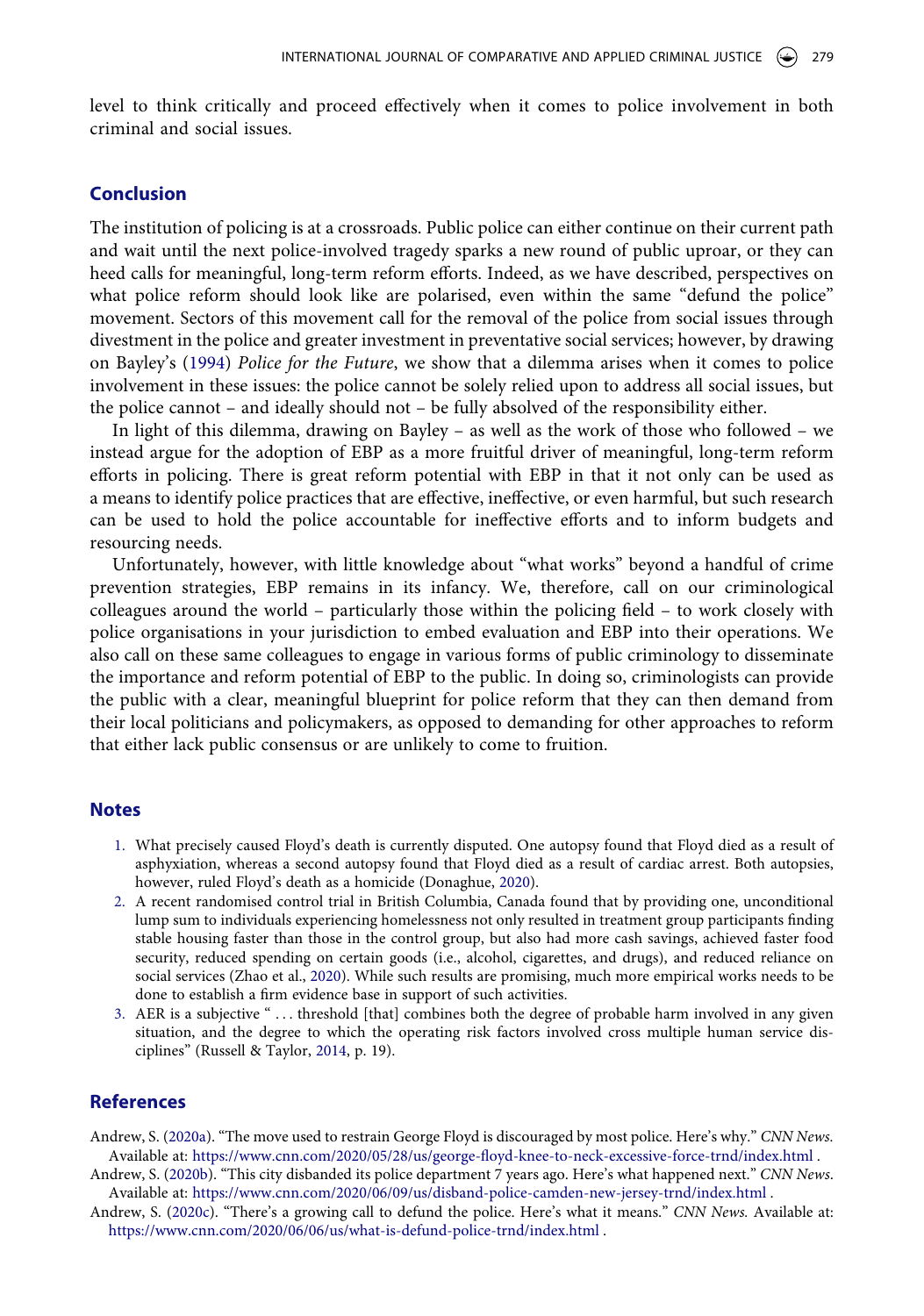- <span id="page-12-0"></span>Arrieta-Kenna, R. [\(2020\)](#page-1-0). "The deep roots—and new offshoots—of 'Abolish the Police'." *Politico.* Available at: <https://www.politico.com/news/magazine/2020/06/12/abolish-defund-police-explainer-316185>.
- <span id="page-12-14"></span>Banerjee, A. V., Hanna, R., Kreindler, G. E., & Olken, B. A. [\(2017](#page-6-0)). Debunking the stereotype of the lazy welfare recipient: Evidence from cash transfer programs. *The World Bank Research Observer*, *32*(2), 155–184. doi: [10.1093/](https://doi.org/10.1093/wbro/lkx002) [wbro/lkx002](https://doi.org/10.1093/wbro/lkx002).
- <span id="page-12-8"></span>Baum, D. [\(1997](#page-4-0)). *Smoke and Mirrors: The War on Drugs and the Politics of Failure*. Back Bay Books.
- <span id="page-12-3"></span>Bayley, D. H. ([1994](#page-1-1)). *Police for the Future*. Oxford University Press.
- <span id="page-12-7"></span>Benson, B. L., Rausmussen, D. W., & Sollars, D. L. [\(1995\)](#page-4-1). Police bureaucracies, their incentives, and the war on drugs. *Public Choice*, *83*(1–2), 21–45. doi: [10.1007/BF01047681.](https://doi.org/10.1007/BF01047681)
- <span id="page-12-21"></span>Bhayani, G., & Thompson, S. K. [\(2017](#page-9-0)). SMART on social problems: Lessons learned from a Canadian risk-based collaborative intervention model. *Policing*, *11*(2), 168–184. <https://doi.org/10.1093/police/paw040>
- <span id="page-12-12"></span>Boyce, J., Rotenberg, C., & Karam, M. [\(2015\)](#page-5-0). Mental health and contact with police in Canada, 2012. *Juristat: Canadian Centre for Justice Statistics*, *85*, 1–25.
- <span id="page-12-2"></span>Boynton, S. ([2020\)](#page-1-2). "What does 'Defund the Police' really mean? experts say confusion harming progress." Global News. Available at: <https://globalnews.ca/news/7069920/defund-police-confusion/>.
- <span id="page-12-18"></span>Bradley, D., & Nixon, C. [\(2009\)](#page-8-0). Ending the "Dialogue of the Deaf": Evidence and policing policies and practices. An Australian case study. *Police Practice and Research*, *10*(5–6), 423–435. doi: [10.1080/15614260903378384](https://doi.org/10.1080/15614260903378384).
- <span id="page-12-15"></span>Braga, A. A., Kennedy, D. M., Waring, E. J., & Piehl, A. M. ([2001\)](#page-7-0). Problem-oriented policing, deterrence, and youth violence: An evaluation of Boston's operation ceasefire. *Journal of Research in Crime and Delinquency*, *38*(3), 195–225. doi: [10.1177/0022427801038003001](https://doi.org/10.1177/0022427801038003001).
- <span id="page-12-24"></span>Braga, A. A., Sousa, W. H., Coldren, J. R., & Rodriguez, D. [\(2018\)](#page-10-0). The effects of body-worn on police activity and police-citizen encouters: A randomized controlled trial. *The Journal of Criminal Law & Criminology*, *108*(3), 511–538. Available at: <https://scholarlycommons.law.northwestern.edu/jclc/vol108/iss3/3>
- <span id="page-12-19"></span>Braga, A. A., Turchan, B. S., Papachristos, A. V., & Hureau, D. M. [\(2019\)](#page-8-1). Hot spots policing and crime reduction: An update of an ongoing systematic review and meta-analysis. *Journal of Experimental Criminology*, *15*(3), 289–311. doi: [10.1007/s11292-019-09372-3.](https://doi.org/10.1007/s11292-019-09372-3)
- <span id="page-12-16"></span>Braga, A. A., & Weisburd, D. L. [\(2012\)](#page-7-1). The effects of "Pulling Levers" focused deterrence strategies on crime. *Campbell Systematic Reviews*, *8*(1), 1–90. <https://doi.org/10.4073/csr.2012.6>
- <span id="page-12-10"></span>Brink, J., Livingston, J., Desmarais, S., Greaves, C., Maxwell, V., Michalak, E., Parent, R., Verdun-Jones, S., & Weaver, C. ([2011](#page-5-1)). *A Study of How People with Mental Illness Perceive and Interact with the Police*. Mental Health Commission of Canada.
- <span id="page-12-17"></span>Brodeur, P. [\(1999](#page-8-2)). Disenchanted criminology. *Canadian Journal of Criminology*, *41*(2), 131–136. doi: [10.3138/](https://doi.org/10.3138/cjcrim.41.2.131) [cjcrim.41.2.131](https://doi.org/10.3138/cjcrim.41.2.131).
- <span id="page-12-20"></span>Brown, J., & Newberry, J. [\(2015\)](#page-9-1). *An Evaluation of the Connectivity Situation Tables in Waterloo Region: Addressing Risk Through System Collaboration*. Taylor Newberry Consulting. Available at: [https://cfbsjs.usask.ca/documents/](https://cfbsjs.usask.ca/documents/research/research_papers/AnEvaluationoftheConnectivitySituationTablesinWaterlooRegion.pdf) [research/research\\_papers/AnEvaluationoftheConnectivitySituationTablesinWaterlooRegion.pdf](https://cfbsjs.usask.ca/documents/research/research_papers/AnEvaluationoftheConnectivitySituationTablesinWaterlooRegion.pdf)
- <span id="page-12-4"></span>Canadian Association of Chiefs of Police. [\(2020a](#page-2-3)). "The death of George Floyd in minneapolis minnesota, USA." Available at: [https://www.cacp.ca/index.html?asst\\_id=2177](https://www.cacp.ca/index.html?asst_id=2177) .
- <span id="page-12-5"></span>Canadian Association of Chiefs of Police. [\(2020b\)](#page-3-0). "Decriminalization for simple possession of illicit drugs: Exploring impacts on public safety & policing." Available at: [https://www.cacp.ca/index.html?asst\\_id=2189](https://www.cacp.ca/index.html?asst_id=2189) .
- <span id="page-12-23"></span>Canadian Society of Evidence-Based Policing. ([2020\)](#page-9-2). "Square 1 assessments." *Canadian Society of Evidence-Based Policing.* Available at: <https://www.can-sebp.net/squareone> .
- <span id="page-12-25"></span>Casey, L. ([2020](#page-10-1)). "Toronto city council passes motion on police reform, but rejects cuts to budget." *CTV News.*  Available at: [https://toronto.ctvnews.ca/toronto-city-council-passes-motion-on-police-reform-but-rejects-cuts-to](https://toronto.ctvnews.ca/toronto-city-council-passes-motion-on-police-reform-but-rejects-cuts-to-budget-1.5004151) [-budget-1.5004151](https://toronto.ctvnews.ca/toronto-city-council-passes-motion-on-police-reform-but-rejects-cuts-to-budget-1.5004151) .
- <span id="page-12-11"></span>Charette, Y., Crocker, A. G., & Billette, I. [\(2011\)](#page-5-2). The judicious judicial dispositions juggle: Characteristics of police interventions involving people with a mental illness. *Canadian Journal of Psychiatry*, *56*(11), 677–685. doi: [10.1177/070674371105601106.](https://doi.org/10.1177/070674371105601106)
- <span id="page-12-1"></span>Collier, R. [\(2017\)](#page-1-2). Is police-public helath collaboration and oxymoron?. *Canadian Medical Association Journal*, *189*  (21), E760–E761. doi: [10.1503/cmaj.1095431.](https://doi.org/10.1503/cmaj.1095431)
- <span id="page-12-6"></span>Comack, E., Fabre, C., & Burgher, S. [\(2015\)](#page-4-2). "The impact of the harper government's "Tough on Crime" strategy: Hearing from frontline workers." *Canadian Centre for Policy Alternatives.* Available at: [https://www.policyalterna](https://www.policyalternatives.ca/sites/default/files/uploads/publications/Manitoba%20Office/2015/09/Tough%20on%20Crime%20WEB.pdf) [tives.ca/sites/default/files/uploads/publications/Manitoba%20Office/2015/09/Tough%20on%20Crime%20WEB.](https://www.policyalternatives.ca/sites/default/files/uploads/publications/Manitoba%20Office/2015/09/Tough%20on%20Crime%20WEB.pdf) [pdf](https://www.policyalternatives.ca/sites/default/files/uploads/publications/Manitoba%20Office/2015/09/Tough%20on%20Crime%20WEB.pdf) .
- <span id="page-12-13"></span>Conor, P., Robson, J., & Marcellus, S. ([2019](#page-5-3)). "Police resources in Canada, 2018." *Juristat: Canadian Centre for Justice Statistics, 85*, 1–30. Available at: <https://www150.statcan.gc.ca/n1/pub/85-002-x/2019001/article/00015-eng.htm> .
- <span id="page-12-9"></span>Cooper, H. L. F. ([2015\)](#page-4-0). War on drugs policing and police brutality. *Substance Use & Misuse*, *50*(8–9), 1188–1194. doi: [10.3109/10826084.2015.1007669.](https://doi.org/10.3109/10826084.2015.1007669)
- <span id="page-12-22"></span>Corley, C., & Teare, G. ([2019](#page-9-3)). The hub model: It's time for an independent summative evaluation. *Journal of Community Safety & Well-Being*, *4*(1), 10–12. doi: [10.35502/jcswb.93](https://doi.org/10.35502/jcswb.93).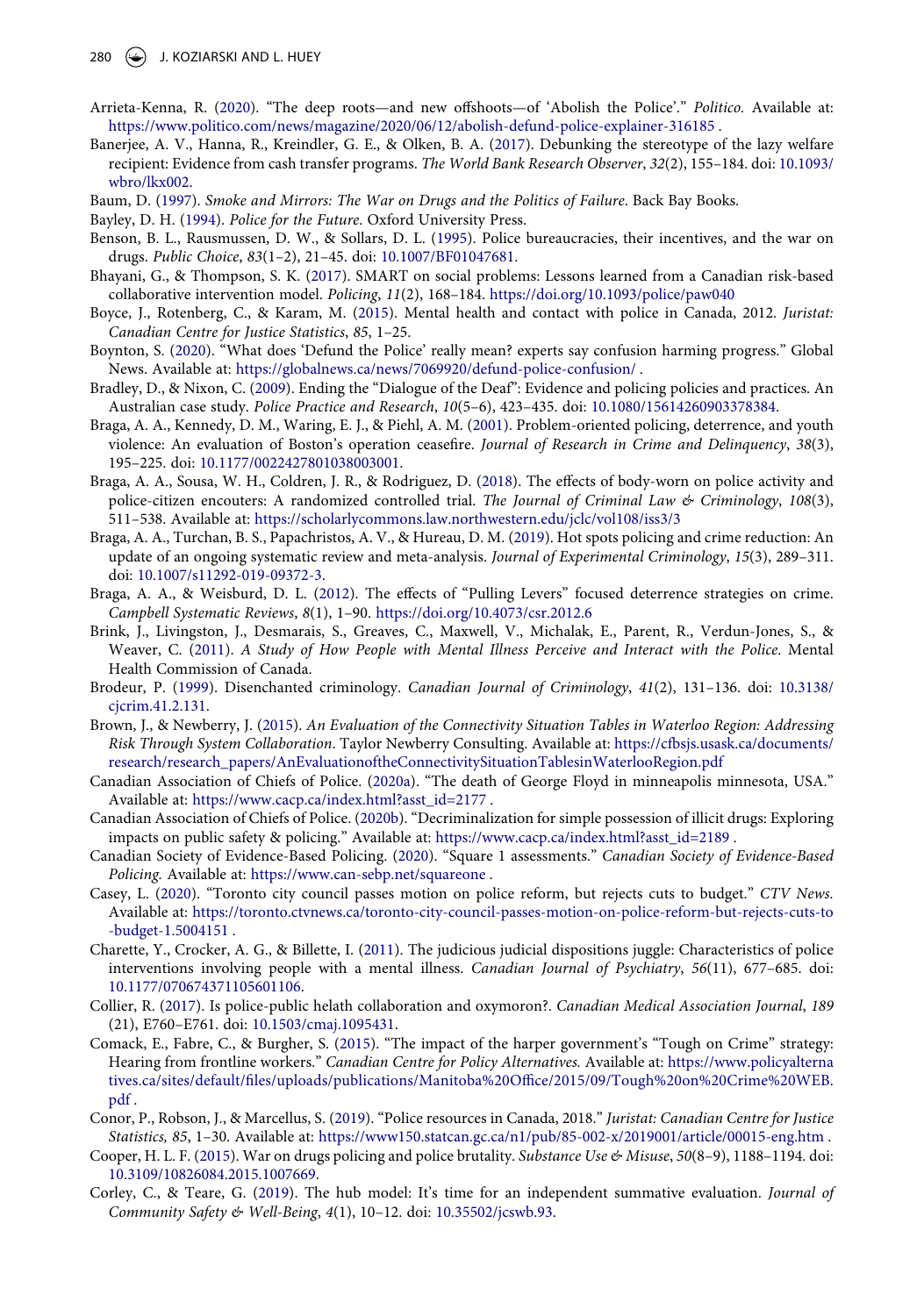- <span id="page-13-7"></span>Cotton, D., & Coleman, T. G. ([2010](#page-5-4)). Canadian police agencies and their interactions with persons with a mental illness: A systems approach. *Police Practice and Research*, *11*(4), 301–314. doi: [10.1080/15614261003701665](https://doi.org/10.1080/15614261003701665).
- <span id="page-13-2"></span>Donaghue, E. [\(2020](#page-2-4)). "Two autopsies both FInd George Floyd died by homicide, but differ on some key details." *CBS News.* Available at: [https://www.cbsnews.com/news/george-floyd-death-autopsies-homicide-axphyxiation-details](https://www.cbsnews.com/news/george-floyd-death-autopsies-homicide-axphyxiation-details/) [/](https://www.cbsnews.com/news/george-floyd-death-autopsies-homicide-axphyxiation-details/) .
- <span id="page-13-14"></span>Ferguson, L., & Huey, L. ([2020](#page-6-1)). Who is reported missing from canadian hosptials and mental health units?. *Policing: An International Journal*, *43*(3), 525–540. doi: [10.1108/PIJPSM-12-2019-0191](https://doi.org/10.1108/PIJPSM-12-2019-0191).
- <span id="page-13-18"></span>Fleming, J., & Rhodes, R. [\(2018](#page-8-3)). Can experience be evidence? craft Knowledge and evidence-based policing. *Policy and Politics*, *46*(1), 3–26. <https://doi.org/10.1332/030557317X14957211514333>
- <span id="page-13-25"></span>Gillis, W. [\(2018](#page-10-2)). "Toronto police take another look at body-worn cameras." *Toronto Star.* Available at: [https://www.](https://www.thestar.com/news/gta/2018/06/06/toronto-police-take-another-look-at-body-worn-cameras.html) [thestar.com/news/gta/2018/06/06/toronto-police-take-another-look-at-body-worn-cameras.html](https://www.thestar.com/news/gta/2018/06/06/toronto-police-take-another-look-at-body-worn-cameras.html) .
- <span id="page-13-23"></span>Global Network for Community Safety. [\(2016\)](#page-9-3). "1st Canada-wide account of Hub/Situation table adopter sites and situations triaged for acutely elevated risk." *Global Network for Community Safety.* Available at: [http://globalcom](http://globalcommunitysafety.com/sites/default/files/Hub-Situation-Table-Adoption-1.pdf) [munitysafety.com/sites/default/files/Hub-Situation-Table-Adoption-1.pdf](http://globalcommunitysafety.com/sites/default/files/Hub-Situation-Table-Adoption-1.pdf) .
- <span id="page-13-5"></span>Goldstein, H. [\(1987](#page-4-3)). Toward community-oriented policing: Potential, basic requirements, and threshold questions. *Crime and Delinquency*, *33*(1), 6–30. doi: [10.1177/0011128787033001002](https://doi.org/10.1177/0011128787033001002).
- <span id="page-13-4"></span>Goldstein, H. [\(1990\)](#page-3-1). *Problem-Oriented Policing*. McGraw-Hill.
- <span id="page-13-10"></span>Griffiths, C. T. ([2014](#page-5-5)). "Economics of policing: Baseline for policing research in Canada." *Public Safety Canada*. Available at: <https://www.publicsafety.gc.ca/cnt/rsrcs/pblctns/bsln-plcng-rsrch/bsln-plcng-rsrch-en.pdf>.
- <span id="page-13-20"></span>Haggerty, K. D. ([2004\)](#page-8-0). Displaced expertise: Three contraints on the policyrelevance of criminological thought. *Theoretical Criminology*, *8*(2), 211–231. doi: [10.1177/1362480604042244.](https://doi.org/10.1177/1362480604042244)
- <span id="page-13-3"></span>Helsel, P. [\(2020](#page-2-5)). "Police chiefs across the U.S. condemn officers in Floyd death." *NBC News.* Available at: [https://](https://www.nbcnews.com/news/us-news/several-police-heads-across-nation-condemn-force-used-floyd-death-n1217451) [www.nbcnews.com/news/us-news/several-police-heads-across-nation-condemn-force-used-floyd-death](https://www.nbcnews.com/news/us-news/several-police-heads-across-nation-condemn-force-used-floyd-death-n1217451)[n1217451](https://www.nbcnews.com/news/us-news/several-police-heads-across-nation-condemn-force-used-floyd-death-n1217451) .
- <span id="page-13-1"></span>Hill, E., Tiefenthaler, A., Triebert, C., Jordan, D., Willis, H., & Stein, R. [\(2020\)](#page-2-6). "How George Floyd was killed in police custody." *New York Times.* Available at: [https://www.nytimes.com/2020/05/31/us/george-floyd](https://www.nytimes.com/2020/05/31/us/george-floyd-investigation.html)[investigation.html](https://www.nytimes.com/2020/05/31/us/george-floyd-investigation.html) .
- <span id="page-13-11"></span>Ho, S. [\(2020\)](#page-5-6). "Defund the police? this is How much Canadian cities spend." *CTV News.* Available at: [https://www.](https://www.ctvnews.ca/canada/defund-the-police-this-is-how-much-canadian-cities-spend-1.5018506) [ctvnews.ca/canada/defund-the-police-this-is-how-much-canadian-cities-spend-1.5018506](https://www.ctvnews.ca/canada/defund-the-police-this-is-how-much-canadian-cities-spend-1.5018506) .
- <span id="page-13-19"></span>Huey, L., & Ricciardelli, R. ([2016\)](#page-8-4). From seeds to orchards: Using evidence-based policing to address Canada's policing research needs. *Canadian Journal of Criminology & Criminal Justice*, *58*(1), 119–131. doi: [10.3138/](https://doi.org/10.3138/cjccj2015.E24) [cjccj2015.E24](https://doi.org/10.3138/cjccj2015.E24).
- <span id="page-13-8"></span>Iacobucci, F. [\(2014\)](#page-5-7). *Police Encounters with People in Crisis*. Toronto Police Service. Available at: [https://www.](https://www.torontopolice.on.ca/publications/files/reports/police_encounters_with_people_in_crisis_2014.pdf) [torontopolice.on.ca/publications/files/reports/police\\_encounters\\_with\\_people\\_in\\_crisis\\_2014.pdf](https://www.torontopolice.on.ca/publications/files/reports/police_encounters_with_people_in_crisis_2014.pdf)
- <span id="page-13-0"></span>Illing, S. ([2020\)](#page-1-0). "The 'Abolish the Police' movement, explained by 7 scholars and activists." *Vox.* Available at: [https://](https://www.vox.com/policy-and-politics/2020/6/12/21283813/george-floyd-blm-abolish-the-police-8cantwait-minneapolis) [www.vox.com/policy-and-politics/2020/6/12/21283813/george-floyd-blm-abolish-the-police-8cantwait](https://www.vox.com/policy-and-politics/2020/6/12/21283813/george-floyd-blm-abolish-the-police-8cantwait-minneapolis)[minneapolis](https://www.vox.com/policy-and-politics/2020/6/12/21283813/george-floyd-blm-abolish-the-police-8cantwait-minneapolis) .
- <span id="page-13-22"></span>Ingersoll Nurse Practitioner-Led Clinic. ([2014](#page-9-4)). *Oxford Situation Table - 6 Month Pilot Report*. Available at: [http://](http://web65048.mysolarhost.com/wp-content/uploads/2019/10/Oxford-Situation-Table-6-MONTH-REPORT-3-1.pdf) [web65048.mysolarhost.com/wp-content/uploads/2019/10/Oxford-Situation-Table-6-MONTH-REPORT-3-1.pdf](http://web65048.mysolarhost.com/wp-content/uploads/2019/10/Oxford-Situation-Table-6-MONTH-REPORT-3-1.pdf) .
- <span id="page-13-24"></span>James, T. [\(2017\)](#page-9-5). "Can cops unlearn their unconscious biases?." *The Atlantic.* Available at: [https://www.theatlantic.](https://www.theatlantic.com/politics/archive/2017/12/implicit-bias-training-salt-lake/548996/) [com/politics/archive/2017/12/implicit-bias-training-salt-lake/548996/](https://www.theatlantic.com/politics/archive/2017/12/implicit-bias-training-salt-lake/548996/) .
- <span id="page-13-17"></span>Kelling, G. L. ([1978](#page-7-2)). Police field services and crime: The presumed effects of a capacity. *Crime and Delinquency*, *24*  (2), 173–184. doi: [10.1177/001112877802400203.](https://doi.org/10.1177/001112877802400203)
- <span id="page-13-16"></span>Kennedy, D. M. ([2006](#page-7-1)). Old Wine in New Bottles: Policing and the Lessons of Pulling Levers. In D. Weisburd & A. A. Braga (Eds.), *Police Innovation: Contrasting Perspectives* (1st ed. ed., pp. 155–170). Cambridge University Press.
- <span id="page-13-13"></span>Kenny, C. [\(2015](#page-6-2)). "Give poor people cash: There's a simple way to reform welfare: Send money to those who need it, without conditions." *The Atlantic.* Available at: [https://www.theatlantic.com/international/archive/2015/09/wel](https://www.theatlantic.com/international/archive/2015/09/welfare-reform-direct-cash-poor/407236/) [fare-reform-direct-cash-poor/407236/](https://www.theatlantic.com/international/archive/2015/09/welfare-reform-direct-cash-poor/407236/) .
- <span id="page-13-21"></span>Koziarski, J., & Lee, J. R. [\(2020\)](#page-8-5). Connecting evidence-based policing and cybercrime. *Policing: An International Journal*, *43*(1), 198–211. doi: [10.1108/PIJPSM-07-2019-0107](https://doi.org/10.1108/PIJPSM-07-2019-0107).
- <span id="page-13-15"></span>Koziarski, J., O'Connor, C., & Frederick, T. [\(2021\)](#page-7-3). Policing mental health: The composition and perceived challenges of co-response teams and crisis intervention teams in the Canadian context. *Police Practice and Research*, *22*(1), 977–995. doi:[10.1080/15614263.2020.1786689.](https://doi.org/10.1080/15614263.2020.1786689)
- <span id="page-13-12"></span>Krivo, L. J., Peterson, R. D., & Kuhl, D. C. [\(2009](#page-6-3)). Segregation, racial structure, and neighborhood violent crime. *American Journal of Sociology*, *114*(6), 1765–1802. doi: [10.1086/597285.](https://doi.org/10.1086/597285)
- <span id="page-13-9"></span>Lamb, H. R., & Weinberger, L. E. ([1998\)](#page-5-8). Persons with severe mental illness in jails and prisons: A review. *Psychiatric Services*, *49*(4), 483–492. doi: [10.1176/ps.49.4.483.](https://doi.org/10.1176/ps.49.4.483)
- <span id="page-13-6"></span>Lamb, R. H., & Bachrach, L. L. [\(2001\)](#page-5-9). Some perspective on deinstitutionalization. *Psychiatric Services*, *52*(8), 1039–1045. doi: [10.1176/appi.ps.52.8.1039.](https://doi.org/10.1176/appi.ps.52.8.1039)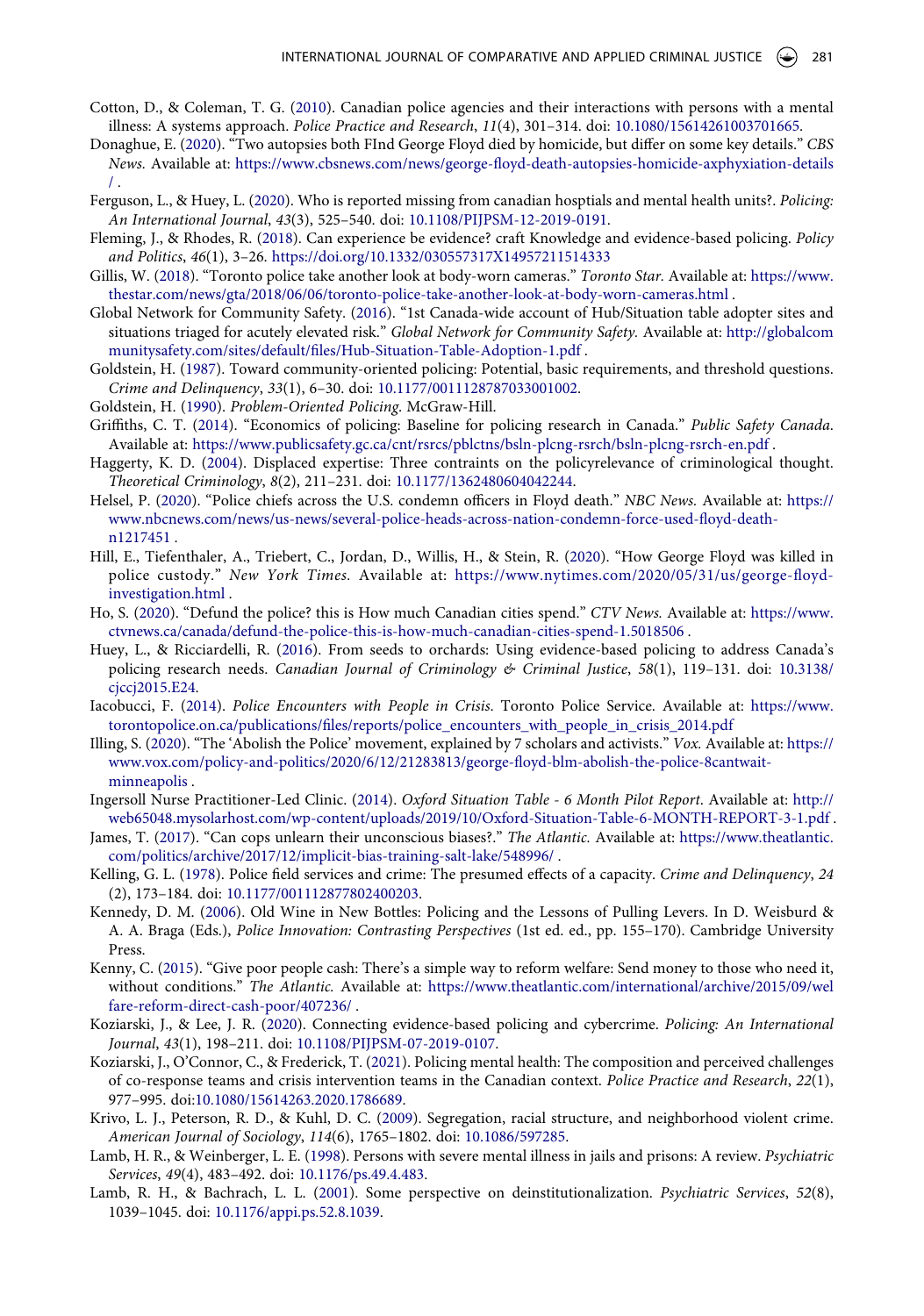- <span id="page-14-19"></span>Lamontagne, E. [\(2015\)](#page-9-1). *Rapid Mobilization Table Data Analysis*. Community Mobilization Sudbury. Available at: [https://cfbsjs.usask.ca/documents/research/research\\_papers/RMTDataAnalysisReport.pdf](https://cfbsjs.usask.ca/documents/research/research_papers/RMTDataAnalysisReport.pdf)
- <span id="page-14-18"></span>Lansdowne Consulting Group. ([2016\)](#page-9-1). *Multiagency Early Risk Intervention Table(s) Pilot Project Review*. Lansdowne Consulting Group.
- <span id="page-14-3"></span>Leon, P. ([2020](#page-2-5)). "A message from Chief of Police Kimberley Greenwood, Barrie Police Service." *Barrie Police Service.*  Available at: <https://www.barriepolice.ca/a-message-from-chief-kimberley-greenwood-barrie-police-service/> .
- <span id="page-14-13"></span>Livingston, J. D., Desmarais, S. L., Verdun-Jones, S., Parent, R., Michalak, E., & Brink, J. [\(2014\)](#page-6-4). Perceptions and experiences of people with mental illness regarding their interactions with police. *International Journal of Law and Psychiatry*, *37*(4), 334–340. doi: [10.1016/j.ijlp.2014.02.003](https://doi.org/10.1016/j.ijlp.2014.02.003).
- <span id="page-14-9"></span>London Police Association. [\(2020](#page-6-5)). "LPA response to defund the police rally." London Police Association. Available at: <https://www.lpa.on.ca/lpa-response-to-defund-the-police-rally/> .
- <span id="page-14-22"></span>Lum, C., Koper, C. S., Wilson, D. B., Stoltz, M., Goodier, M., Eggins, E., Higginson, A., & Marerolle, L. [\(2020\)](#page-10-3). Bodyworn cameras' Effects on police officers and citizen behaviour: A systematic review. *Campbell Systematic Review*, *16*(3), 1–40. doi: [10.1002/cl2.1112](https://doi.org/10.1002/cl2.1112).
- <span id="page-14-21"></span>Lum, C., Stoltz, M., Koper, C. S., & Scherer, J. A. ([2019](#page-10-3)). Research on body-worn cameras: What we know, what we need to know. *Criminology & Public Policy*, *18*(1), 93–118. doi: [10.1111/1745-9133.12412](https://doi.org/10.1111/1745-9133.12412).
- <span id="page-14-7"></span>Lynch, M. ([2012](#page-4-1)). Theorizing the role of the 'War on Drugs' in US punishment. *Theoretical Criminology*, *16*(2), 175–199. doi: [10.1177/1362480612441700](https://doi.org/10.1177/1362480612441700).
- <span id="page-14-20"></span>Malm, A. ([2019](#page-10-0)). Promise of police body-worn cameras. *Criminology & Public Policy*, *18*(1), 119–130. doi: [10.1111/](https://doi.org/10.1111/1745-9133.12420) [1745-9133.12420.](https://doi.org/10.1111/1745-9133.12420)
- <span id="page-14-24"></span>Maslov, A. [\(2015\)](#page-10-4). "Measuring the performance of the police: The perspective of the public." *Public Safety Canada.*  Available at: <https://www.publicsafety.gc.ca/cnt/rsrcs/pblctns/2015-r034/2015-r034-en.pdf>.
- <span id="page-14-0"></span>McDowell, M. G., & Fernandez, L. A. ([2018](#page-1-0)). 'Disband, Disempower, and Disarm': Amplifying the theory and practice of police abolition. *Critical Criminology*, *26*(3), 373–391. doi: [10.1111/1745-9133.12420](https://doi.org/10.1111/1745-9133.12420).
- <span id="page-14-17"></span>McFee, D. R., & Taylor, N. E. [\(2014\)](#page-9-6). "The Prince Albert hub and the emergence of collaborative risk-driven community safety." *Canadian Police College*. Available at: [https://cfbsjs.usask.ca/documents/research/research\\_](https://cfbsjs.usask.ca/documents/research/research_papers/ChangeAndInnovationInCanadianPolicing.pdf) [papers/ChangeAndInnovationInCanadianPolicing.pdf](https://cfbsjs.usask.ca/documents/research/research_papers/ChangeAndInnovationInCanadianPolicing.pdf) .
- <span id="page-14-10"></span>Mello, S. [\(2019\)](#page-6-6). More COPS, less crime. *Journal of Public Economics*, *172*, 174–200. doi: [10.1016/j.](https://doi.org/10.1016/j.jpubeco.2018.12.003) [jpubeco.2018.12.003.](https://doi.org/10.1016/j.jpubeco.2018.12.003)
- <span id="page-14-16"></span>Mitchell, R. J. [\(2019\)](#page-8-6). A Light Introduction to Evidence Based Policing. In R. J. Mitchell & L. Huey (Eds.), *Evidence Based Policing: An Introduction* (1st ed. ed., pp. 3–14). Policy Press.
- <span id="page-14-15"></span>Mitchell, R. J., & Lewis, S. [\(2017\)](#page-8-4). Intention is not method, belief is not evidence, rank is not proof: Ethical policing needs evidence-based decision making. *International Journal of Emergency Services*, *6*(3), 188–199. doi: [10.1108/](https://doi.org/10.1108/IJES-04-2017-0018) [IJES-04-2017-0018](https://doi.org/10.1108/IJES-04-2017-0018).
- <span id="page-14-1"></span>Mukherjee, A. [\(2020](#page-1-2)). "Are we ready to talk about defunding the police?." *The Globe and Mail.* Available at: [https://](https://www.theglobeandmail.com/opinion/article-are-we-ready-to-talk-about-defunding-the-police/) [www.theglobeandmail.com/opinion/article-are-we-ready-to-talk-about-defunding-the-police/](https://www.theglobeandmail.com/opinion/article-are-we-ready-to-talk-about-defunding-the-police/) .
- <span id="page-14-6"></span>Nagin, D., Lum, C., & McGuire, T. ([2020\)](#page-3-2). "Repairing the fractured foundations of the police." *Washington Post*. Available at: [https://www.washingtonpost.com/crime-law/2020/06/09/guest-post-repairing-fractured](https://www.washingtonpost.com/crime-law/2020/06/09/guest-post-repairing-fractured-foundations-police/)[foundations-police/](https://www.washingtonpost.com/crime-law/2020/06/09/guest-post-repairing-fractured-foundations-police/) .
- <span id="page-14-2"></span>Nasser, S. ([2020\)](#page-2-0). "As George Floyd's death shines spotlight on knee-on-neck restraint, family of Ontario man speaks out." *CBC News*. Available at: <https://www.cbc.ca/news/canada/toronto/george-floyd-knee-neck-1.5600126>.
- <span id="page-14-14"></span>Neyroud, P. [\(2015](#page-8-7)). "Learning by testing: Understanding successful police field experiments." *BSC Policing Network.*  Available at: [http://bscpolicingnetwork.com/2015/10/30/learning-by-testing-understanding-successful-police](http://bscpolicingnetwork.com/2015/10/30/learning-by-testing-understanding-successful-police-field-experiments/)[field-experiments/](http://bscpolicingnetwork.com/2015/10/30/learning-by-testing-understanding-successful-police-field-experiments/) .
- <span id="page-14-5"></span>Nix, J., & Wolfe, S. [\(2020](#page-2-1)). "Defunding or disbanding the police is a dangerous idea if done hastily." *Washington Post.*  Available at: [https://www.washingtonpost.com/crime-law/2020/06/18/guest-post-defunding-or-disbanding](https://www.washingtonpost.com/crime-law/2020/06/18/guest-post-defunding-or-disbanding-police-is-dangerous-idea-if-done-hastily/?outputType=amp)[police-is-dangerous-idea-if-done-hastily/?outputType=amp](https://www.washingtonpost.com/crime-law/2020/06/18/guest-post-defunding-or-disbanding-police-is-dangerous-idea-if-done-hastily/?outputType=amp) .
- <span id="page-14-4"></span>Ontario Association of Chiefs of Police. [\(2020\)](#page-2-7). "OACP issues systemic racism fact sheet." *Ontario Association of Chiefs of Police.* Available at: [https://www.oacp.ca/news-events/news-releases/oacp-issues-systemic-racism-fact](https://www.oacp.ca/news-events/news-releases/oacp-issues-systemic-racism-fact-sheet)[sheet](https://www.oacp.ca/news-events/news-releases/oacp-issues-systemic-racism-fact-sheet) .
- <span id="page-14-12"></span>Papachristos, A. V., Brazil, N., & Cheng, T. ([2018](#page-6-7)). Understanding the crime gap: Violence nad inequality in an American City. *City & Community*, *17*(4), 1051–1074. doi: [10.1111/cico.12348.](https://doi.org/10.1111/cico.12348)
- <span id="page-14-11"></span>Peterson, R., & Krivo, L. [\(2010](#page-6-3)). *Divergent Social Worlds: Neighborhood Crime and the Racial-Spatial Divide*. Russel Sage Foundation.
- <span id="page-14-23"></span>Powell, B. [\(2016](#page-10-2)). "Body-Cams for All Frontline Toronto Cops, Police Report Urges." *Toronto Star.*Available at: [https://www.thestar.com/news/crime/2016/09/15/toronto-police-urging-body-cameras-for-officers-despite-stiff](https://www.thestar.com/news/crime/2016/09/15/toronto-police-urging-body-cameras-for-officers-despite-stiff-costs.html)[costs.html](https://www.thestar.com/news/crime/2016/09/15/toronto-police-urging-body-cameras-for-officers-despite-stiff-costs.html) .
- <span id="page-14-8"></span>Ruddell, R., & Jones, N. A. [\(2014\)](#page-5-10). "Economics of Canadian policing: Five years into the great recession." *Collaborative Centre for Justice and Safety*. Available at: [https://www.justiceandsafety.ca/rsu\\_docs/the](https://www.justiceandsafety.ca/rsu_docs/the%2Deconomicse%2Dofe%2Dcanadiane%2Dpolicinge%2Djunee%2D2014_1.pdf)[economics-of-canadian-policing—june-2014\\_1.pdf](https://www.justiceandsafety.ca/rsu_docs/the%2Deconomicse%2Dofe%2Dcanadiane%2Dpolicinge%2Djunee%2D2014_1.pdf) .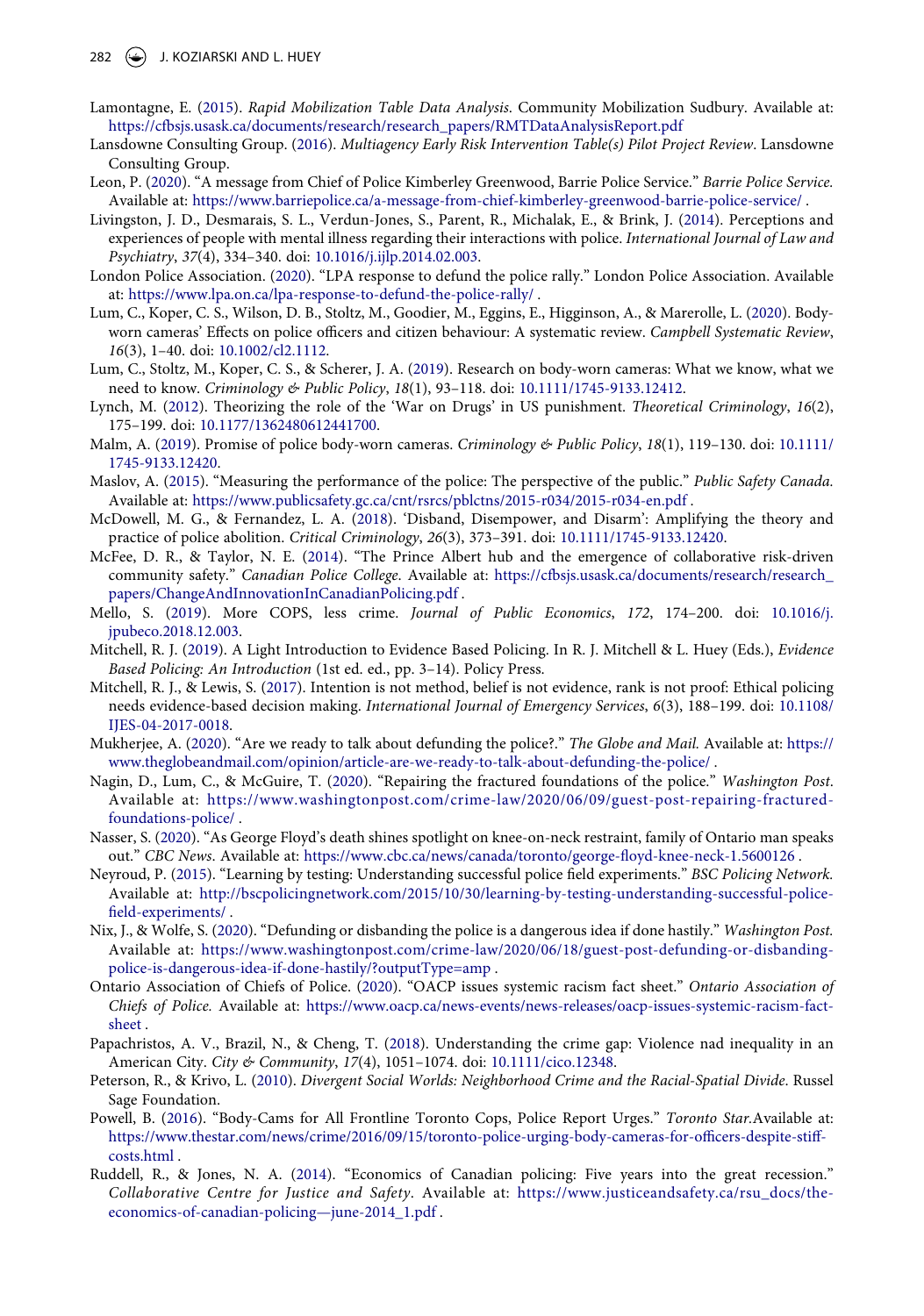- <span id="page-15-26"></span>Russell, H. C., & Taylor, N. E. ([2014](#page-11-6)). *Collaborative Analysis for Systemic Improvements*. Ontario Association of Chiefs of Police. Available at: [http://ckfirst.ca/wp-content/uploads/2018/06/5-Collaborative-Analysis-for-](http://ckfirst.ca/wp-content/uploads/2018/06/5-Collaborative-Analysis-for-Systemic-Improvements.pdf)[Systemic-Improvements.pdf](http://ckfirst.ca/wp-content/uploads/2018/06/5-Collaborative-Analysis-for-Systemic-Improvements.pdf) .
- <span id="page-15-19"></span>Sanders, C. B., & Langan, D. [\(2018\)](#page-9-7). New public management and the extension of police control: Community safety anf security networks in Canada. *Policing and Society*, *29*(5), 566–578. doi: [10.1080/10439463.2018.1427744.](https://doi.org/10.1080/10439463.2018.1427744)
- <span id="page-15-22"></span>Saulnier, A., Lahay, R., McCarty, W. P., & Sanders, C. ([2020](#page-10-0)). The RIDE study: Effects of body-worn cameras on public perceptions of police interactions. *Criminology & Public Policy*, *19*(3), 833–854. doi: [10.1111/1745-](https://doi.org/10.1111/1745-9133.12511) [9133.12511.](https://doi.org/10.1111/1745-9133.12511)
- <span id="page-15-25"></span>Schulenberg, J. L. [\(2016\)](#page-10-5). Police decision-making in the gray zone: The dynamics of police–citizen encounters with mentally ill persons. *Criminal Justice and Behavior*, *43*(4), 459–482. doi: [10.1177/0093854815606762](https://doi.org/10.1177/0093854815606762).
- <span id="page-15-12"></span>Shapiro, G. K., Cusi, A., Kirst, M., O'Campo, P., Nakhost, A., & Stergiopoulos, V. ([2015\)](#page-7-3). Co-responding police-mental health programs: A review. *Administration and Policy in Mental Health and Mental Health Services Research*, *42*(5), 606–620. doi: [10.1007/s10488-014-0594-9.](https://doi.org/10.1007/s10488-014-0594-9)
- <span id="page-15-14"></span>Shearing, C., & Johnston, L. [\(2010](#page-7-4)). Nodal wars and network fallacies: A genealogical analysis of global insecurites. *Theoretical Criminology*, *14*(4), 495–514. doi: [10.1177/1362480610378828.](https://doi.org/10.1177/1362480610378828)
- <span id="page-15-13"></span>Shearing, C., & Wood, J. ([2003](#page-7-4)). Nodal governance, democracy, and the 'New Denziens'. *Journal of Law and Soceity*, *30*(3), 400–419. doi: [10.1111/1467-6478.00263](https://doi.org/10.1111/1467-6478.00263).
- <span id="page-15-1"></span>Sherman, L. W. ([1998](#page-1-3)). Ideas in American policing: Evidence-based policing. *Police Foundation*. Available at: [https://](https://www.policefoundation.org/wp-content/uploads/2015/06/Sherman-1998-Evidence-Based-Policing.pdf) [www.policefoundation.org/wp-content/uploads/2015/06/Sherman-1998-Evidence-Based-Policing.pdf](https://www.policefoundation.org/wp-content/uploads/2015/06/Sherman-1998-Evidence-Based-Policing.pdf)
- <span id="page-15-4"></span>Sherman, L. W. ([2013](#page-3-3)). The rise of evidence-based policing: Targeting, testing, and tracking. *Crime and Justice*, *42*(1), 377–451. doi: [10.1086/670819](https://doi.org/10.1086/670819).
- <span id="page-15-16"></span>Sherman, L. W. [\(2015\)](#page-7-5). A tipping point for "Totally Evidenced Policing": Ten ideas for building an evidence-based police agency. *International Criminal Justice Review*, *25*(1), 11–29. doi: [10.1177/1057567715574372](https://doi.org/10.1177/1057567715574372).
- <span id="page-15-7"></span>Skogan, W. ([2019](#page-4-3)). Advocate: Community Policing. In D. Weisburd & A. A. Braga (Eds.), *Police Innovation: Contrasting Perspectives* (2nd ed. ed., pp. 27–44). Cambridge University Press.
- <span id="page-15-5"></span>Skogan, W., & Frydl, K. [\(2004\)](#page-3-4). *Fairness and Effectiveness in Policing: The Evidence*. The National Academies Press.
- <span id="page-15-11"></span>Standing Committee on Public Safety and National Security. [\(2014](#page-5-10)). *Economics of Policing: Report of the Standing Committee on Public Safety and National Security*. House of Commons.
- <span id="page-15-21"></span>State of New Jersey. ([2020\)](#page-9-8). "Governor murphy signs legislation requiring implicit bias and cultural diversity training for law enforcement officers." *State of New Jersey*. Available at: [https://nj.gov/governor/news/news/562020/](https://nj.gov/governor/news/news/562020/approved/20200827d.shtml) [approved/20200827d.shtml](https://nj.gov/governor/news/news/562020/approved/20200827d.shtml) .
- <span id="page-15-3"></span>Stoughton, S. W., Noble, J. J., & Alpert, G. .P ([2020](#page-3-2)). "How to actually fix America's police: Elected officials need to do more than throw good reform dollars at bad agencies." *The Atlantic*. Available at: [https://www.theatlantic.com/](https://www.theatlantic.com/ideas/archive/2020/06/how-actually-fix-americas-police/612520/) [ideas/archive/2020/06/how-actually-fix-americas-police/612520/](https://www.theatlantic.com/ideas/archive/2020/06/how-actually-fix-americas-police/612520/) .
- <span id="page-15-18"></span>Telep, C. W. [\(2016](#page-8-5)). Expanding the scope of evidence-based policing. *Criminology & Public Policy*, *15*(1), 243–252. doi: [10.1111/1745-9133.12188.](https://doi.org/10.1111/1745-9133.12188)
- <span id="page-15-15"></span>Telep, C. W., & Lum, C. ([2014](#page-7-5)). The receptivity of officers to empirical research and evidence-based policing: An examination of survey data from three agencies. *Police Quarterly*, *17*(4), 359–385. doi: [10.1177/1098611114548099](https://doi.org/10.1177/1098611114548099).
- <span id="page-15-10"></span>Teplin, L. A., & Pruett, N. S. [\(1992](#page-5-7)). Police as streetcorner psychiatrist: Managing the mentally ill. *International Journal of Law and Psychiatry*, *15*(2), 139–156. doi: [10.1016/0160-2527\(92\)90010-X.](https://doi.org/10.1016/0160-2527(92)90010-X)
- <span id="page-15-2"></span>Thompson, S. [\(2010](#page-3-5)). "Policing Vancouver's mentally ill: The disturbing truth." *Vancouver Police Board.* Available at: <https://vancouver.ca/police/assets/pdf/reports-policies/vpd-lost-in-transition-part-2-draft.pdf>.
- <span id="page-15-24"></span>Toronto Police Service. ([2016](#page-10-6)). "Body-worn cameras." *Toronto Police Services Board.* Available at: [https://www.tpsb.](https://www.tpsb.ca/component/jdownloads/send/40-body-worn-cameras/534-toronto-police-service-bwc?option=com_jdownloads) [ca/component/jdownloads/send/40-body-worn-cameras/534-toronto-police-service-bwc?option=com\\_jdown](https://www.tpsb.ca/component/jdownloads/send/40-body-worn-cameras/534-toronto-police-service-bwc?option=com_jdownloads) [loads](https://www.tpsb.ca/component/jdownloads/send/40-body-worn-cameras/534-toronto-police-service-bwc?option=com_jdownloads) .
- <span id="page-15-0"></span>Vitale, A. S. [\(2017](#page-1-0)). *The End of Policing*. Verso.
- <span id="page-15-20"></span>Wang, C. ([2020\)](#page-9-5). "Can implicit bias training help cops overcome racism?." *Popular Science*. Available at: [https://www.](https://www.popsci.com/story/science/implicit-bias-training-police-racism-black-lives-matter/) [popsci.com/story/science/implicit-bias-training-police-racism-black-lives-matter/](https://www.popsci.com/story/science/implicit-bias-training-police-racism-black-lives-matter/) .
- <span id="page-15-9"></span>Watson, A. C., & Wood, J. D. [\(2017\)](#page-5-2). Everyday police work during mental health encounters: A study of call resolutions in Chicago and their implications for diversion. *Behavioral Sciences & the Law*, *35*(5–6), 442–455. doi: [10.1002/bsl.2324](https://doi.org/10.1002/bsl.2324).
- <span id="page-15-6"></span>Weisburd, D., & Eck, J. E. [\(2004\)](#page-3-4). What can police do to reduce crime, disorder, and fear?. *Annals of the American Academy of Political and Social Science*, *593*(1), 42–65. doi: [10.1177/0002716203262548.](https://doi.org/10.1177/0002716203262548)
- <span id="page-15-17"></span>Weisburd, D., Hinkle, J. C., & Telep, C. W. [\(2019](#page-8-8)). Updated protocol: The effects of problem-oriented policing on crime and disorder: An updated systematic review. *Campbell Systematic Reviews*, *15*(1–2), 1–7. doi: [10.1002/](https://doi.org/10.1002/cl2.1005) [cl2.1005](https://doi.org/10.1002/cl2.1005).
- <span id="page-15-8"></span>White, M. D., & Fradella, H. F. [\(2016\)](#page-4-2). *Stop and Frisk: The Use and Abuse of a Controversial Policing Tactic*. New York University Press.
- <span id="page-15-23"></span>White, M. D., & Malm, A. ([2020\)](#page-10-0). *Cops, Cameras, and Crisis: The Potential and the Perils of Policy Body-Worn Cameras*. New York University Press.